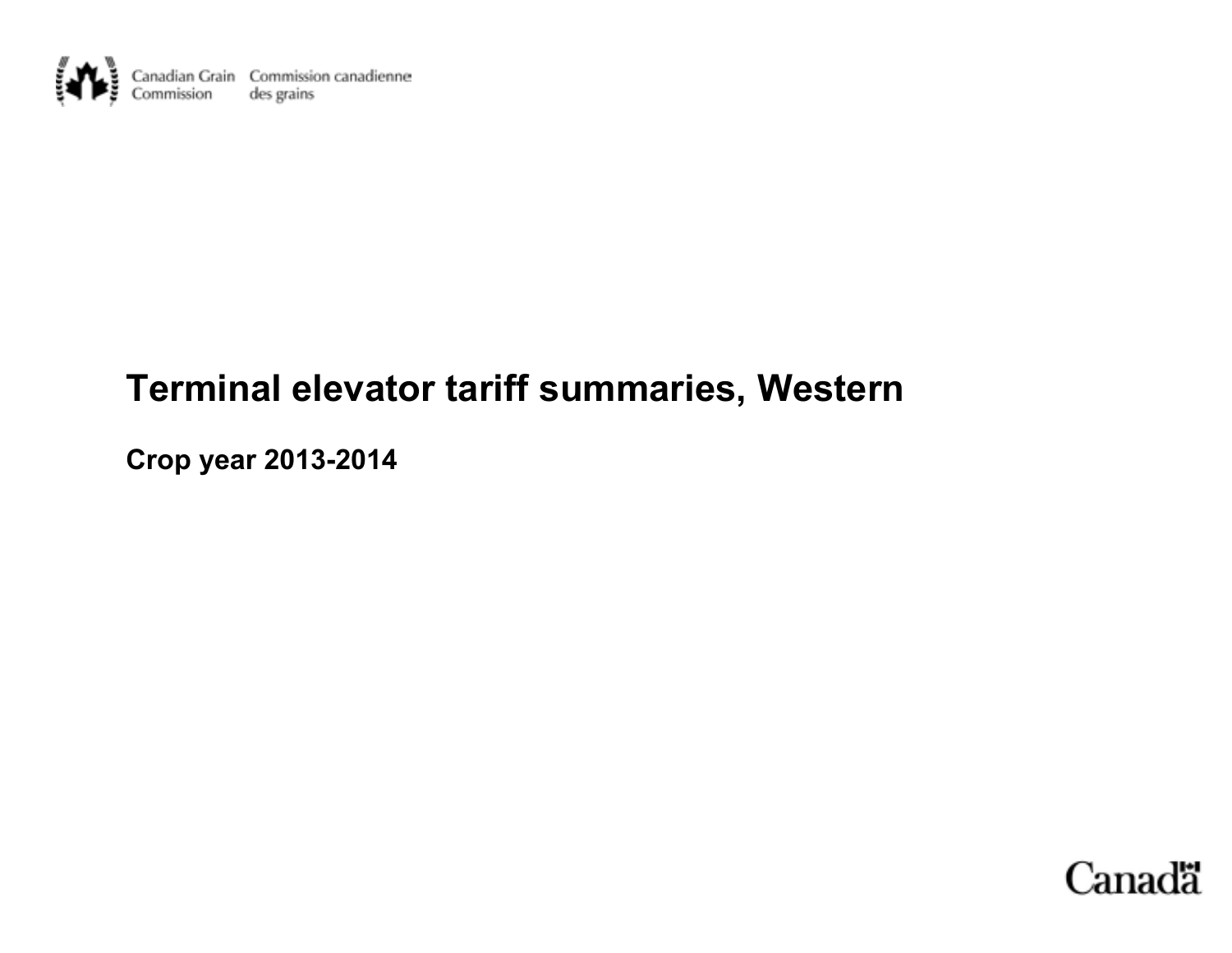## **SUMMARY - LICENSED TERMINAL ELEVATOR TARIFFS**

Crop Year 2013-2014

**Elevation**

Receiving, elevating and loading out \*

|                                                                                                                                                                                                                                                                                                                                                                                                                                                                                      | Wheat<br>(including)<br>durum)                                                                              | Oats                                                                                                                           | Barley                                                                                                                                 | Rye                                                                                                                       | Flaxseed                                                                                                               | Canola,<br>Rapeseed<br>or Mustard                                                                                      | Corn                                                                                                                                                     | Sunflower<br>Seed                                                                                                                                                                                                                                 | Soybeans<br>or Peas                                                                                                                               | Other<br>Grains or<br>Scrgs.                                                                                      |
|--------------------------------------------------------------------------------------------------------------------------------------------------------------------------------------------------------------------------------------------------------------------------------------------------------------------------------------------------------------------------------------------------------------------------------------------------------------------------------------|-------------------------------------------------------------------------------------------------------------|--------------------------------------------------------------------------------------------------------------------------------|----------------------------------------------------------------------------------------------------------------------------------------|---------------------------------------------------------------------------------------------------------------------------|------------------------------------------------------------------------------------------------------------------------|------------------------------------------------------------------------------------------------------------------------|----------------------------------------------------------------------------------------------------------------------------------------------------------|---------------------------------------------------------------------------------------------------------------------------------------------------------------------------------------------------------------------------------------------------|---------------------------------------------------------------------------------------------------------------------------------------------------|-------------------------------------------------------------------------------------------------------------------|
|                                                                                                                                                                                                                                                                                                                                                                                                                                                                                      | - \$ per tonne -                                                                                            |                                                                                                                                |                                                                                                                                        |                                                                                                                           |                                                                                                                        |                                                                                                                        |                                                                                                                                                          |                                                                                                                                                                                                                                                   |                                                                                                                                                   |                                                                                                                   |
| Alliance Grain Terminal Ltd.<br>Cascadia Port Management Corp - Van.<br>Cargill Limited - Thunder Bay<br>Cargill Limited - Vancouver<br>Hudson Bay Port Co. - Churchill<br>Kinder Morgan Terminals Ltd. Partnership<br>Mission Terminal Inc.<br>Pacific Elevators - Vancouver<br>Parrish & Heimbecker - B.C.<br>Parrish & Heimbecker - Thunder Bay<br>Prince Rupert Grain - Prince Rupert<br>Richardson Int'l Ltd. - Thunder Bay<br>Vancouver<br>Superior Elevator ULC - Thunder Bay | 10.20<br>10.15<br>9.69<br>10.03<br>12.00<br>10.20<br>9.50<br>10.15<br>9.95<br>10.35<br>9.52<br>9.52<br>9.69 | 15.96<br>16.64<br>15.20<br>16.00<br>16.50<br>18.00<br>12.58<br>16.64<br>18.00<br>14.35<br>14.65***+<br>14.00<br>14.00<br>15.20 | 12.55<br>$10.75^{1/2}$<br>11.69<br>12.25<br>12.25<br>20.00<br>10.03<br>10.75<br>14.35<br>12.30 <sup>1</sup><br>11.25<br>11.77<br>11.69 | 14.74<br>15.08<br>9.66<br>15.00<br>15.00<br>22.00<br>8.98<br>15.08<br>18.00<br>9.80<br>$13.45***$<br>9.52<br>9.52<br>9.66 | 15.90<br>16.64<br>15.15<br>16.00<br>15.50<br>18.00<br>12.63<br>16.64<br>13.80<br>$14.75***$<br>14.71<br>14.15<br>15.15 | 15.90<br>15.91<br>15.15<br>19.00<br>15.50<br>15.90<br>12.68<br>15.91<br>14.85<br>$12.70***$<br>14.71<br>15.30<br>15.15 | $\overline{\phantom{a}}$<br>10.87<br>12.00<br>9.09<br>10.60<br>$\overline{\phantom{a}}$<br>$\overline{\phantom{a}}$<br>$\overline{\phantom{a}}$<br>10.87 | $\overline{\phantom{a}}$<br>32.39<br>30.00<br>23.00<br>26.96<br>$\qquad \qquad \blacksquare$<br>$\overline{\phantom{0}}$<br>$\overline{\phantom{0}}$<br>$\overline{\phantom{0}}$<br>$\overline{\phantom{0}}$<br>$\overline{\phantom{0}}$<br>32.39 | 14.95<br>15.60<br>14.22<br>14.60<br>14.50<br>15.60<br>11.62<br>15.60<br>$\overline{\phantom{0}}$<br>12.75<br>16.20****<br>15.00<br>15.00<br>14.22 | 16.30<br>26.00<br>15.81<br>33.21<br>20.00<br>20.00<br>13.11<br>26.00<br>18.00<br>12.45<br>15.00<br>15.00<br>15.81 |
| Viterra Inc. - Thunder Bay<br>Western Grain By-Products Storage Ltd.                                                                                                                                                                                                                                                                                                                                                                                                                 | 10.15<br>10.00                                                                                              | 16.50<br>12.00                                                                                                                 | 10.75<br>12.00                                                                                                                         | 14.95<br>12.00                                                                                                            | 19.10<br>14.00                                                                                                         | 16.40<br>14.00                                                                                                         | 12.00                                                                                                                                                    | $\overline{\phantom{a}}$<br>20.00                                                                                                                                                                                                                 | 15.45<br>12.00                                                                                                                                    | 19.10<br>14.00                                                                                                    |

\*Calculated on the total weight shipped

\*\*\*Handled on negotiated basis

\*\*\*\*Contracts loaded on a gross basis to be billed on a gross basis

+ Bulk Grain Wharfage 0.27/per tonne<br><sup>1/</sup>Feed Barley= \$10.75; Malt Barley= \$ 20.14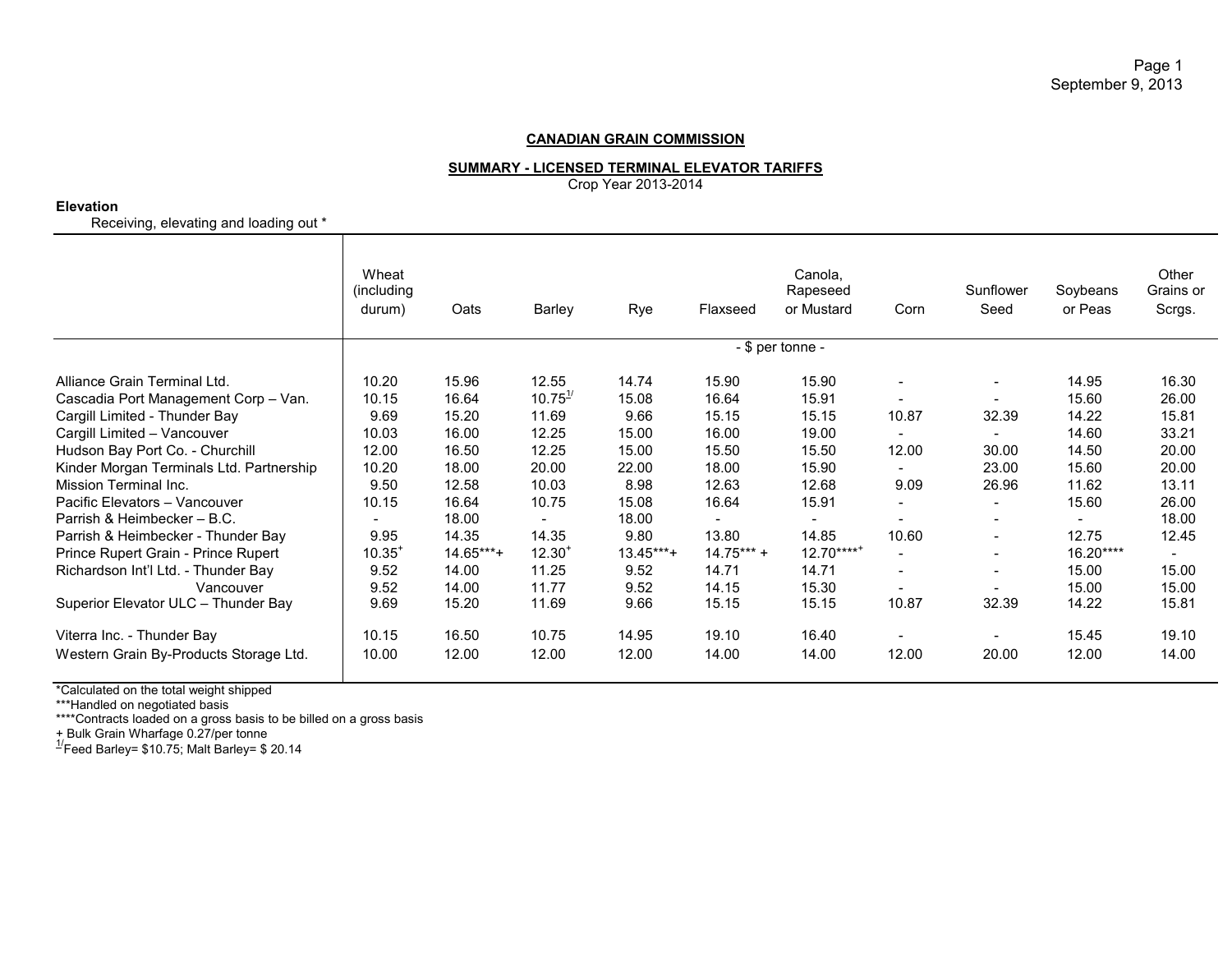## **SUMMARY - LICENSED TERMINAL ELEVATOR TARIFFS**

Crop Year 2013-2014

#### **Elevation**

Additional charges for receiving from trucks \*

|                                                    | Wheat<br>(including<br>durum)/ | Oats                     | Barley                   | Rye                      | Flaxseed                 | Canola,<br>Rapeseed<br>or Mustard | Corn                     | Sunflower<br>Seed        | Soybeans<br>or Peas      | Other<br>Grains or<br>Scrgs. |
|----------------------------------------------------|--------------------------------|--------------------------|--------------------------|--------------------------|--------------------------|-----------------------------------|--------------------------|--------------------------|--------------------------|------------------------------|
|                                                    |                                |                          |                          |                          |                          | $-$ \$ per tonne -                |                          |                          |                          |                              |
| Alliance Grain Terminal Ltd.                       |                                |                          |                          |                          |                          |                                   |                          |                          |                          |                              |
| Cascadia Port Management Corp-Van.                 |                                |                          |                          |                          | $\blacksquare$           |                                   |                          |                          |                          |                              |
| Cargill Limited - Thunder Bay                      |                                |                          | $\blacksquare$           | $\overline{\phantom{a}}$ | $\blacksquare$           | $\overline{\phantom{a}}$          | $\overline{\phantom{a}}$ | $\overline{\phantom{a}}$ | $\overline{\phantom{a}}$ | $\overline{\phantom{a}}$     |
| Cargill Limited - Vancouver                        |                                |                          | $\blacksquare$           |                          | $\blacksquare$           | $\blacksquare$                    |                          |                          | $\overline{\phantom{a}}$ | $\overline{\phantom{a}}$     |
| Hudson Bay Port Co. - Churchill                    | $\qquad \qquad \blacksquare$   | $\overline{\phantom{a}}$ | $\overline{\phantom{a}}$ | $\sim$                   | $\overline{\phantom{a}}$ | $\overline{\phantom{a}}$          | $\overline{\phantom{a}}$ | $\overline{\phantom{a}}$ | $\overline{\phantom{a}}$ | $\overline{\phantom{a}}$     |
| Mission Terminal Inc.                              | 1.00                           | 1.00                     | 1.00                     | 1.00                     | 1.00                     | 1.00                              | 1.00                     | 1.00                     | 1.00                     | 1.00                         |
| Pacific Elevators - Vancouver                      | $\overline{\phantom{0}}$       | $\overline{\phantom{a}}$ | $\sim$                   | $\sim$                   | $\overline{\phantom{a}}$ | $\sim$                            | $\overline{\phantom{a}}$ | $\overline{\phantom{a}}$ | $\sim$                   | $\overline{\phantom{a}}$     |
| Parrish & Heimbecker - Thunder Bay                 | 2.11                           | 2.11                     | 2.11                     | 2.11                     | 2.11                     | 2.11                              | 2.11                     | 2.11                     | 2.11                     | 2.11                         |
| Prince Rupert Grain - Prince Rupert <sup>1"*</sup> |                                |                          |                          |                          |                          |                                   |                          |                          |                          |                              |
| Richardson Int'l Ltd. - Thunder Bay & Van.         |                                |                          | $\overline{\phantom{0}}$ |                          |                          |                                   |                          |                          |                          |                              |
| Superior Elevator ULC - Thunder Bay                |                                |                          | $\overline{\phantom{a}}$ |                          | $\blacksquare$           |                                   |                          |                          |                          |                              |
| Viterra Inc. - Thunder Bay $\frac{2}{3}$           |                                |                          |                          |                          |                          |                                   |                          |                          |                          |                              |
| Western Grain By-Products Storage Ltd.             |                                |                          |                          |                          |                          |                                   |                          |                          |                          |                              |
|                                                    |                                |                          |                          |                          |                          |                                   |                          |                          |                          |                              |

\*Calculated on the total weight received

\*\*Additional CGC charge of \$7.00 for protein content<br><sup>1/</sup> An additional charge of \$2.00/tonne for overtime unloading on graveyard, weekend, & holiday shifts on a pro-rata basis<br><sup>2/</sup> Negotiated basis only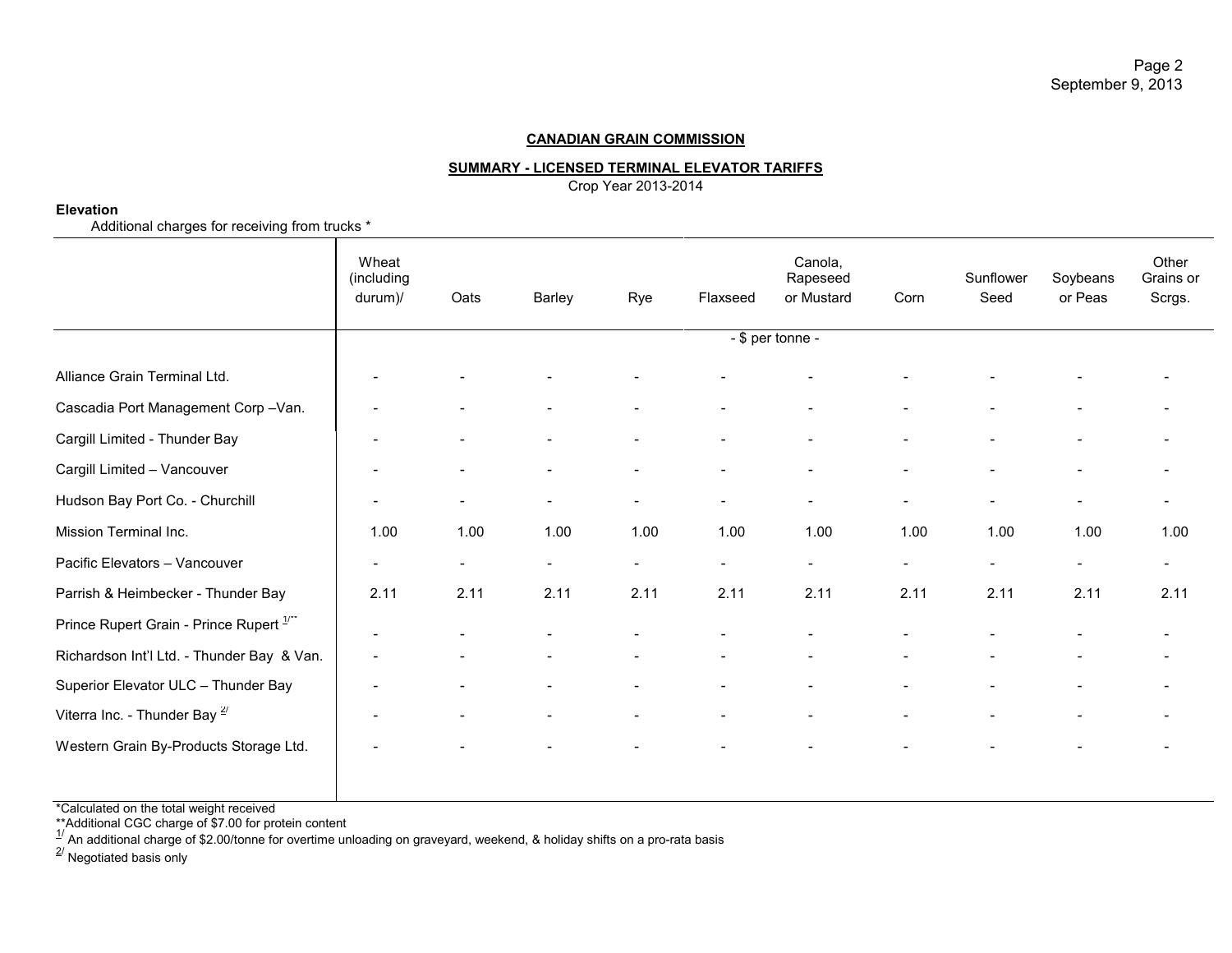#### **SUMMARY - LICENSED TERMINAL ELEVATOR TARIFFS**

Crop Year 2013-2014

#### **Elevation**

Additional charges for shipping in railway cars \*

|                                            | Wheat<br>(including<br>$durum)$ / | Oats           | <b>Barley</b>  | Rye                      | Flaxseed       | Canola,<br>Rapeseed<br>Or Mustard/ | Corn                     | Sunflower<br>Seed        | Soybeans<br>or Peas      | Other<br>Grains or<br>Scrgs. |
|--------------------------------------------|-----------------------------------|----------------|----------------|--------------------------|----------------|------------------------------------|--------------------------|--------------------------|--------------------------|------------------------------|
|                                            | - \$ per tonne -                  |                |                |                          |                |                                    |                          |                          |                          |                              |
| Alliance Grain Terminal Ltd.               | 3.18                              | 3.18           | 3.18           | 3.18                     | 3.18           | 3.18                               | $\overline{\phantom{a}}$ |                          | 3.18                     | 3.18                         |
| Cascadia Port Management Corp-Van.         |                                   | $\blacksquare$ | $\blacksquare$ | $\sim$                   | $\sim$         | $\sim$                             | $\overline{\phantom{a}}$ | $\overline{\phantom{a}}$ | $\overline{\phantom{a}}$ | $\blacksquare$               |
| Cargill Limited - Thunder Bay              | 3.00                              | 3.00           | 3.00           | 3.00                     | 3.00           | 3.00                               | 3.00                     | 7.12                     | 3.00                     | 4.71                         |
| Cargill Limited - Vancouver                | 2.87                              | 2.91           | 2.87           | 2.87                     | 2.91           | 2.91                               | $\blacksquare$           | $\sim$                   | 2.58                     | 2.91                         |
| Hudson Bay Port Co. - Churchill            | 3.00                              | 3.00           | 3.00           | 3.00                     | 3.00           | 3.00                               | 3.00                     | 3.00                     | 3.00                     | 3.00                         |
| Mission Terminal Inc.                      | 2.00                              | 2.00           | 2.00           | 2.00                     | 2.00           | 2.00                               | 2.00                     | 2.00                     | 2.00                     | 2.00                         |
| Pacific Elevators - Vancouver              |                                   | $\blacksquare$ | $\blacksquare$ | $\overline{\phantom{a}}$ | $\blacksquare$ | $\overline{\phantom{0}}$           | $\blacksquare$           | $\sim$                   | $\overline{\phantom{a}}$ | $\overline{\phantom{a}}$     |
| Parrish & Heimbecker - Thunder Bay         | 3.19                              | 3.19           | 3.19           | 3.19                     | 3.19           | 3.19                               | 3.19                     | 3.19                     | 3.19                     | 3.19                         |
| Prince Rupert Grain - Prince Rupert        | 3.00                              | 3.00           | 3.00           | 3.00                     | 3.00           | 3.00                               | $\overline{\phantom{a}}$ |                          | 3.00                     | $\overline{\phantom{a}}$     |
| Richardson Int'l Ltd. - Thunder Bay & Van. | 2.50                              | 2.50           | 2.50           | 2.50                     | 2.50           | 2.50                               | $\overline{\phantom{a}}$ | $\sim$                   | 2.50                     | 2.50                         |
| Superior Elevator ULC - Thunder Bay        | 3.00                              | 3.00           | 3.00           | 3.00                     | 3.00           | 3.00                               | 3.00                     | 7.12                     | 3.00                     | 4.71                         |
| Viterra Inc. - Thunder Bay                 | 3.45                              | 3.45           | 3.45           | 3.45                     | 3.45           | 3.45                               | $\overline{\phantom{a}}$ |                          | 3.10                     | 3.10                         |
| Western Grain By-Products Storage Ltd.     | 2.00                              | 2.50           | 2.00           | 2.00                     | 2.50           | 2.50                               | 2.00                     | 2.00                     | 2.50                     | 2.00                         |

\*Calculated on the total weight shipped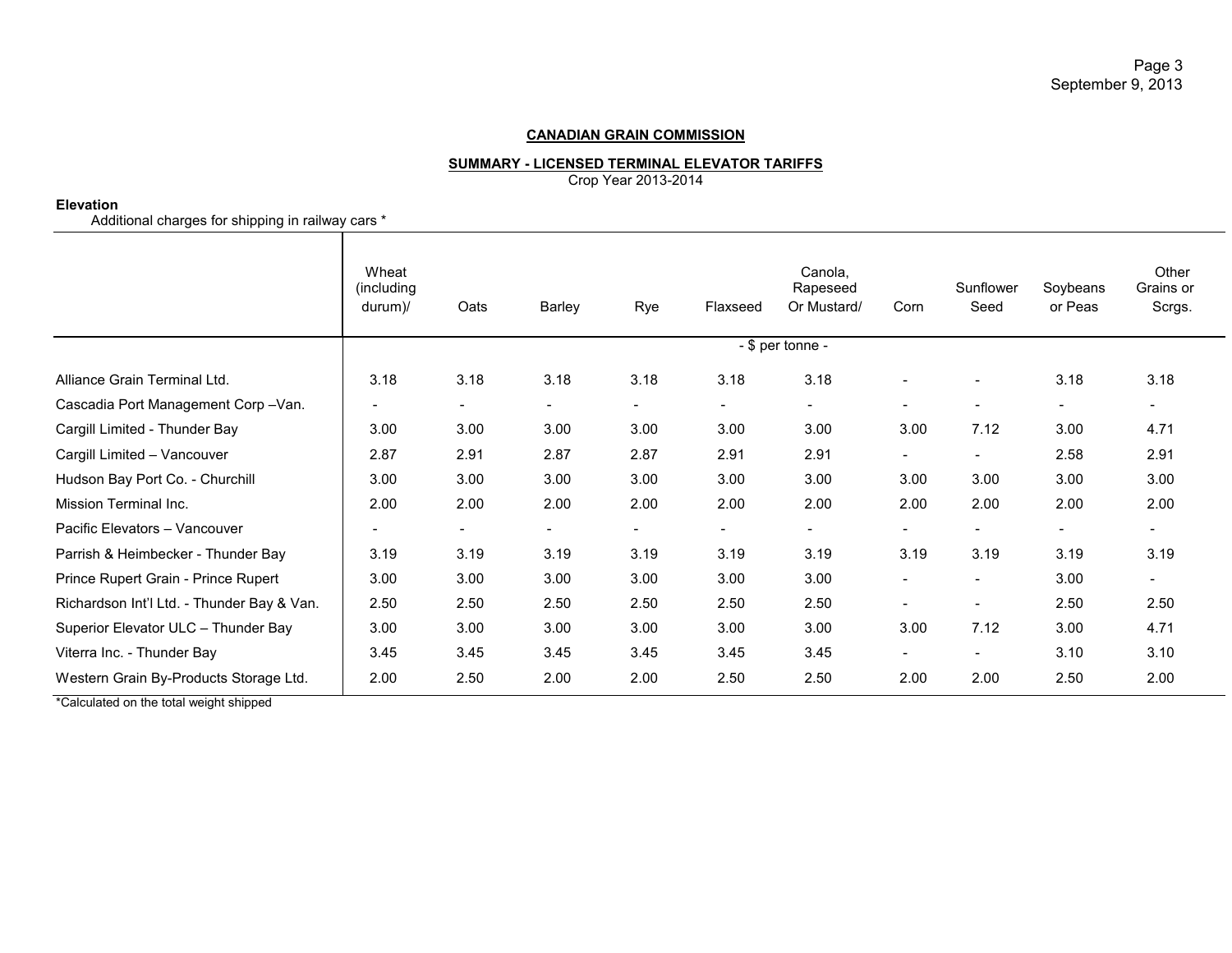Page 4 September 9, 2013

## **CANADIAN GRAIN COMMISSION**

## **SUMMARY - LICENSED TERMINAL ELEVATOR TARIFFS**

Crop Year 2013-2014

#### **Elevation**

Additional charges for shipping in trucks \*

|                                            | Wheat<br>(including<br>$durum$ )/ | Oats/                    | Barley/                  | Rye/                     | Flaxseed/                | Canola,<br>Rapeseed<br>Or Mustard | Corn                     | Sunflower<br>Seed        | Soybeans<br>or Peas      | Other<br>Grains or<br>Scrgs. |  |
|--------------------------------------------|-----------------------------------|--------------------------|--------------------------|--------------------------|--------------------------|-----------------------------------|--------------------------|--------------------------|--------------------------|------------------------------|--|
|                                            | - \$ per tonne -                  |                          |                          |                          |                          |                                   |                          |                          |                          |                              |  |
| Alliance Grain Terminal Ltd.               | 4.19                              | 5.47                     | 4.19                     | 4.19                     | 5.47                     | 5.47                              |                          |                          | 5.47                     | 5.47                         |  |
| Cascadia Port Management Corp - Van.       | 4.16                              | 4.16                     | 4.16                     | 4.16                     | 4.16                     | 4.16                              |                          | $\overline{\phantom{a}}$ | 4.16                     | 4.16                         |  |
| Cargill Limited - Thunder Bay              |                                   | $\overline{\phantom{a}}$ | $\overline{\phantom{a}}$ | $\overline{\phantom{a}}$ | $\overline{\phantom{a}}$ | $\sim$                            |                          | $\overline{\phantom{a}}$ | $\overline{\phantom{0}}$ |                              |  |
| Cargill Limited - Vancouver                | 4.10                              | 5.25                     | 4.50                     | 4.50                     | 4.50                     | 4.50                              |                          | $\overline{\phantom{a}}$ | 5.25                     | 5.25                         |  |
| Hudson Bay Port Co. - Churchill            |                                   | $\overline{\phantom{a}}$ | $\overline{\phantom{a}}$ | $\overline{\phantom{a}}$ | $\blacksquare$           | $\sim$                            | $\overline{\phantom{a}}$ | $\overline{\phantom{a}}$ | $\sim$                   | $\overline{\phantom{a}}$     |  |
| Mission Terminal Inc.                      | 2.00                              | 2.00                     | 2.00                     | 2.00                     | 2.00                     | 2.00                              | 2.00                     | 2.00                     | 2.00                     | 2.00                         |  |
| Pacific Elevators - Vancouver              | 4.16                              | 4.16                     | 4.16                     | 4.16                     | 4.16                     | 4.16                              | $\overline{\phantom{0}}$ | $\overline{\phantom{a}}$ | 4.16                     | 4.16                         |  |
| Parrish & Heimbecker - Thunder Bay         | 4.22                              | 4.22                     | 4.22                     | 4.22                     | 4.22                     | 4.22                              | 4.22                     | 4.22                     | 4.22                     | 4.22                         |  |
| Prince Rupert Grain - Prince Rupert        | 3.50                              | 3.50                     | 3.50                     | 3.50                     | 3.50                     | 3.50                              |                          | $\overline{\phantom{a}}$ | 3.50                     |                              |  |
| Richardson Int'l Ltd. - Thunder Bay & Van. |                                   | $\overline{\phantom{a}}$ |                          |                          |                          |                                   |                          | $\overline{\phantom{a}}$ | $\overline{\phantom{a}}$ |                              |  |
| Superior Elevator ULC - Thunder Bay        |                                   | $\overline{\phantom{a}}$ | $\overline{\phantom{a}}$ |                          | ۰                        |                                   | -                        | $\overline{\phantom{a}}$ | $\overline{\phantom{0}}$ |                              |  |
| Viterra Inc. - Thunder Bay                 |                                   | $\overline{\phantom{a}}$ | $\overline{\phantom{a}}$ | $\overline{\phantom{a}}$ | $\blacksquare$           |                                   | ۰                        | $\overline{\phantom{a}}$ | $\overline{\phantom{a}}$ |                              |  |
| Western Grain By-Products Storage Ltd.     |                                   | $\overline{\phantom{a}}$ |                          |                          | ۰                        |                                   |                          |                          |                          |                              |  |

\*Calculated on the total weight shipped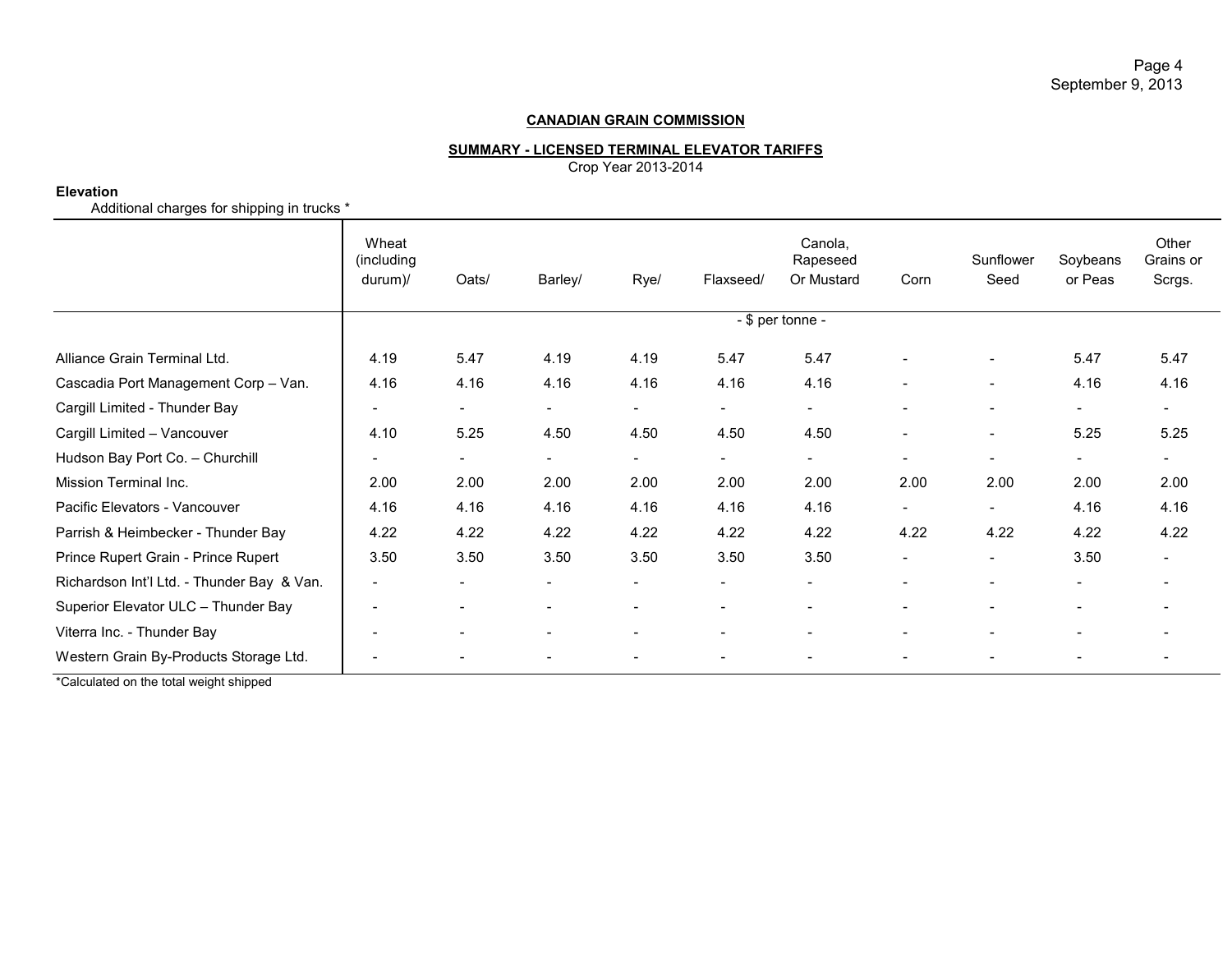**SUMMARY - LICENSED TERMINAL ELEVATOR TARIFFS**

Crop Year 2013-2014

**Storage** \*

for each day or part thereof

|                                        | Wheat<br>(including)<br>durum)/    | Oats  | Barley       | Rye   | Flaxseed | Canola,<br>Rapeseed<br>Or Mustard | Corn                     | Sunflower<br>Seed        | Soybeans<br>or Peas | Other<br>Grains or<br>Scrgs. |
|----------------------------------------|------------------------------------|-------|--------------|-------|----------|-----------------------------------|--------------------------|--------------------------|---------------------|------------------------------|
|                                        | - \$ per tonne -                   |       |              |       |          |                                   |                          |                          |                     |                              |
| Alliance Grain Terminal Ltd.           | 0.090                              | 0.141 | 0.101        | 0.101 | 0.146    | 0.146                             |                          |                          | 0.101               | 0.122                        |
| Cascadia Port Management Corp - Van.   | 0.085                              | 0.170 | $0.085^{27}$ | 0.112 | 0.157    | 0.157                             | $\overline{\phantom{0}}$ | $\overline{\phantom{0}}$ | 0.112               | 0.170                        |
| Hudson Bay Port Co. - Churchill        | 0.085                              | 0.160 | 0.100        | 0.110 | 0.150    | 0.150                             | 0.100                    | 0.175                    | 0.110               | 0.150                        |
| Mission Terminal Inc.                  | $0.085$ <sup><math>1/</math></sup> | 0.112 | 0.092        | 0.085 | 0.099    | 0.099                             | 0.086                    | 0.175                    | 0.102               | 0.115                        |
| Pacific Elevators - Vancouver          | 0.085                              | 0.170 | 0.085        | 0.112 | 0.157    | 0.157                             | $\overline{\phantom{0}}$ | $\overline{\phantom{0}}$ | 0.112               | 0.170                        |
| Parrish & Heimbecker - Thunder Bay     | 0.085                              | 0.111 | 0.100        | 0.088 | 0.101    | 0.101                             | 0.101                    | $\overline{\phantom{a}}$ | 0.101               | 0.101                        |
| Prince Rupert Grain - Prince Rupert    | 0.086                              |       | 0.092        |       |          | 0.145                             |                          |                          | 0.102               |                              |
| Superior Elevator ULC - Thunder Bay    | 0.083                              | 0.150 | 0.101        | 0.091 | 0.112    | 0.135                             | 0.135                    | 0.135                    | 0.095               | 0.139                        |
| Western Grain By-Products Storage Ltd. | 0.090                              | 0.095 | 0.095        | 0.095 | 0.095    | 0.095                             | 0.095                    | 0.150                    | 0.095               | 0.095                        |
| Viterra Inc. - Thunder Bay             | 0.085                              | 0.172 | 0.085        | 0.111 | 0.159    | 0.156                             | $\overline{\phantom{a}}$ |                          | 0.111               | 0.169                        |

\*Calculated on the total weight stored<br><sup>1/</sup> Non-Board wheat/durum - \$0.100<br><sup>2/</sup> Feed and Malt Barley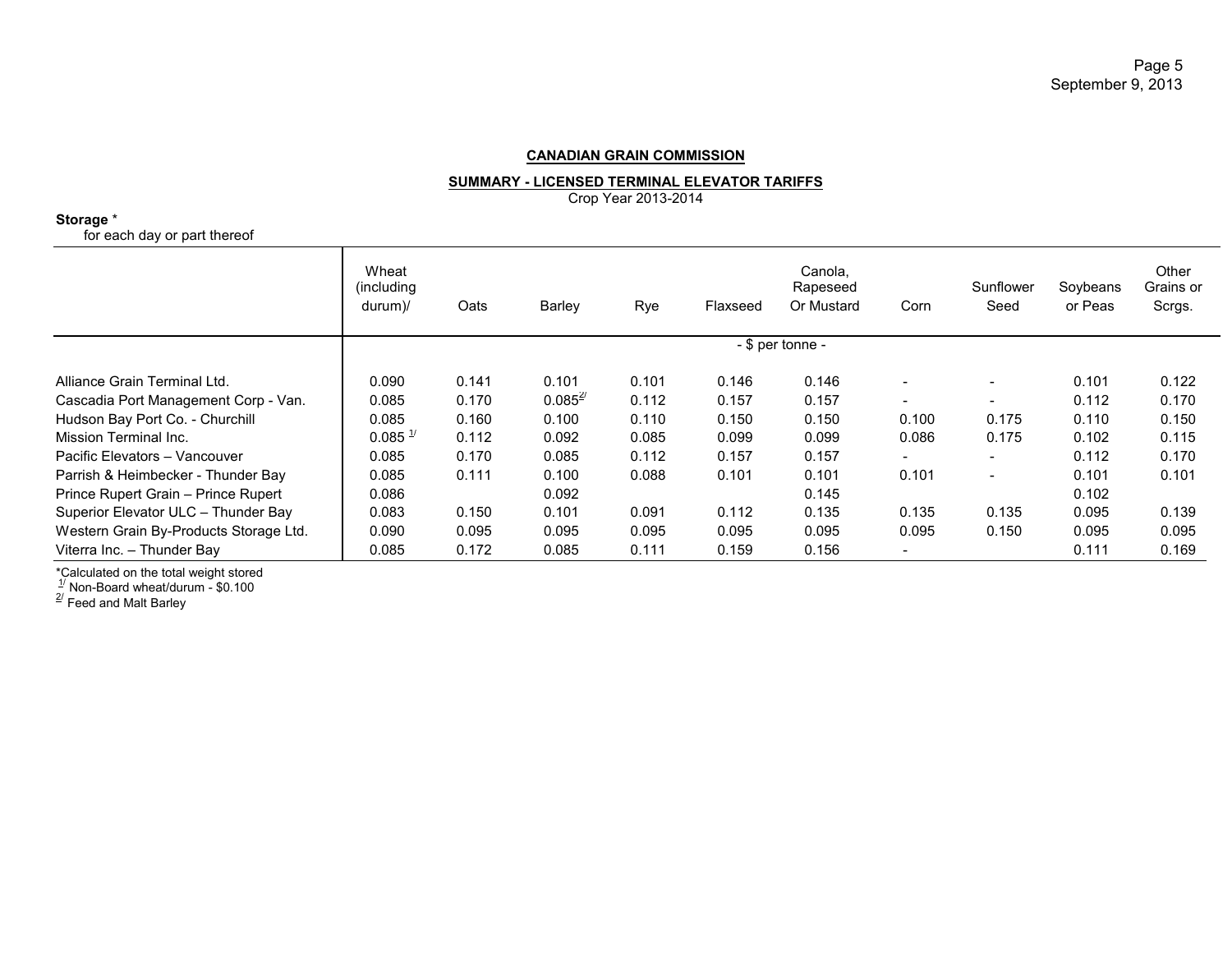**SUMMARY - LICENSED TERMINAL ELEVATOR TARIFFS**

Crop Year 2013-2014

**Storage**

for each day or part thereof

|                                                                | Wheat<br>(including<br>Durum)    | Oats*                            | Barley                           | Rye*                             | Flaxseed*                        | Canola,**<br>Rapeseed<br>Or Mustard | Corn                                                                                                         | Sunflower<br>Seed                                                                                            | Soybeans<br>or Peas              | Other<br>Grains or<br>Scrgs.     |  |
|----------------------------------------------------------------|----------------------------------|----------------------------------|----------------------------------|----------------------------------|----------------------------------|-------------------------------------|--------------------------------------------------------------------------------------------------------------|--------------------------------------------------------------------------------------------------------------|----------------------------------|----------------------------------|--|
|                                                                |                                  | $-$ \$ per tonne $-$             |                                  |                                  |                                  |                                     |                                                                                                              |                                                                                                              |                                  |                                  |  |
| Cargill Limited - Thunder Bay                                  |                                  |                                  |                                  |                                  |                                  |                                     |                                                                                                              |                                                                                                              |                                  |                                  |  |
| Day 1 to 10<br>Day 11 to 20<br>Day 21 to 30<br>Day 31 and over | 0.083<br>0.160<br>0.320<br>0.640 | 0.150<br>0.320<br>0.480<br>0.640 | 0.101<br>0.167<br>0.320<br>0.640 | 0.091<br>0.160<br>0.320<br>0.640 | 0.112<br>0.220<br>0.440<br>0.640 | 0.135<br>0.230<br>0.450<br>0.640    | 0.135<br>0.230<br>0.450<br>0.640                                                                             | 0.135<br>0.230<br>0.450<br>0.640                                                                             | 0.095<br>0.160<br>0.320<br>0.640 | 0.139<br>0.250<br>0.500<br>0.750 |  |
| Cargill Limited - Vancouver                                    |                                  |                                  |                                  |                                  |                                  |                                     |                                                                                                              |                                                                                                              |                                  |                                  |  |
| Day 1 to 10<br>Day 11 to 20<br>Day 21 to 30<br>Day 31 and over | 0.083<br>0.160<br>0.320<br>0.640 | 0.150<br>0.320<br>0.480<br>0.640 | 0.103<br>0.167<br>0.320<br>0.640 | 0.091<br>0.160<br>0.320<br>0.640 | 0.112<br>0.220<br>0.440<br>0.640 | 0.135<br>0.230<br>0.450<br>0.640    | $\overline{\phantom{a}}$<br>$\overline{\phantom{a}}$<br>$\overline{\phantom{a}}$<br>$\overline{\phantom{a}}$ | $\overline{\phantom{a}}$<br>$\overline{\phantom{a}}$<br>$\overline{\phantom{a}}$<br>$\overline{\phantom{a}}$ | 0.095<br>0.160<br>0.320<br>0.640 | 0.139<br>0.250<br>0.500<br>0.750 |  |

\*Handled on negotiated basis

\*\*Based on gross tonnes and on a negotiated

basis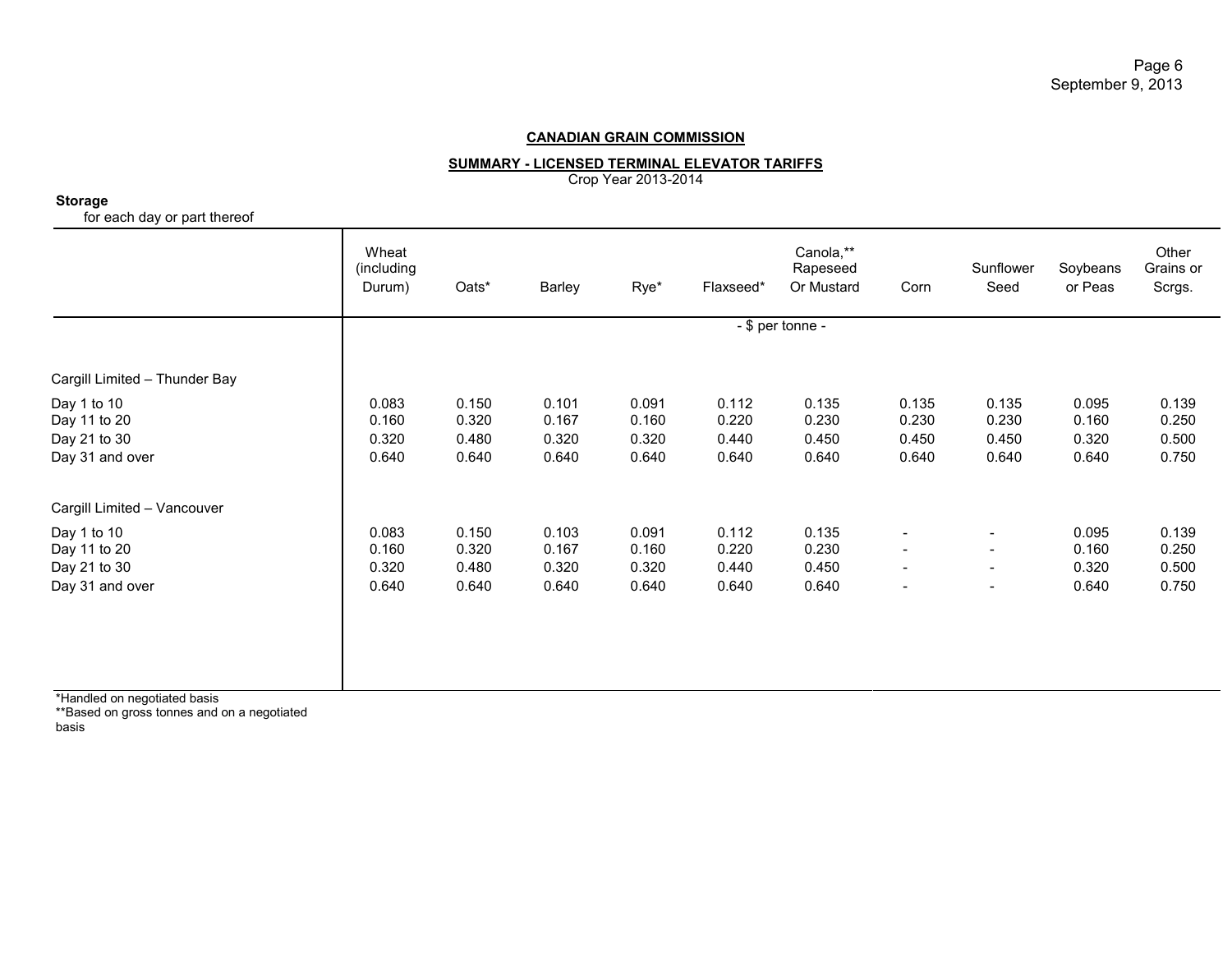#### **SUMMARY - LICENSED TERMINAL ELEVATOR TARIFFS**

Crop Year 2013-2014

#### **Storage**

for each day or part thereof

|                                                           | Wheat<br>(including<br>Durum) | Oats*                    | Barley | Rye*                     | Flaxseed*                | Canola,**<br>Rapeseed<br>Or Mustard | Corn                     | Sunflower<br>Seed        | Soybeans<br>or Peas | Other<br>Grains or<br>Scrgs. |  |  |
|-----------------------------------------------------------|-------------------------------|--------------------------|--------|--------------------------|--------------------------|-------------------------------------|--------------------------|--------------------------|---------------------|------------------------------|--|--|
|                                                           | - \$ per tonne -              |                          |        |                          |                          |                                     |                          |                          |                     |                              |  |  |
| Richardson Int'l Ltd. - Vancouver &<br><b>Thunder Bay</b> |                               |                          |        |                          |                          |                                     |                          |                          |                     |                              |  |  |
| Day 1 to 10                                               | 0.081                         | 0.150                    | 0.092  | 0.125                    | 0.140                    | 0.140                               | $\overline{\phantom{a}}$ | $\sim$                   | 0.135               | 0.135                        |  |  |
| Day 11 to 20                                              | 0.160                         | 0.200                    | 0.160  | 0.160                    | 0.220                    | 0.220                               | $\sim$                   | $\sim$                   | 0.210               | 0.210                        |  |  |
| Day 21 to 30                                              | 0.320                         | 0.400                    | 0.320  | 0.320                    | 0.440                    | 0.440                               | $\sim$                   | $\sim$                   | 0.420               | 0.420                        |  |  |
| Day 31 and over                                           | 0.600                         | 0.600                    | 0.600  | 0.600                    | 0.600                    | 0.600                               |                          |                          | 0.600               | 0.600                        |  |  |
| Escalating storage : per day per tonne                    |                               |                          |        |                          |                          |                                     |                          |                          |                     |                              |  |  |
| Prince Rupert Grain - Prince Rupert +                     |                               |                          |        |                          |                          |                                     |                          |                          |                     |                              |  |  |
| Day 1 - 3                                                 | 0.180                         | $\sim$                   | 0.190  | $\blacksquare$           | $\blacksquare$           | 0.290                               | $\sim$                   | $\sim$                   | 0.210               |                              |  |  |
| Day 4 - 6                                                 | 0.250                         | $\overline{\phantom{a}}$ | 0.280  | $\sim$                   | $\overline{\phantom{a}}$ | 0.450                               | $\blacksquare$           | $\sim$                   | 0.320               |                              |  |  |
| 7 days or more                                            | 0.350                         | $\overline{\phantom{a}}$ | 0.400  | $\overline{\phantom{a}}$ | $\overline{\phantom{a}}$ | 0.550                               | $\blacksquare$           | $\overline{\phantom{a}}$ | 0.430               |                              |  |  |
| Cascadia Port Management Corp-Van. <sup>+</sup>           |                               |                          |        |                          |                          |                                     |                          |                          |                     |                              |  |  |
| Day $7 - 15$ (following notice from terminal<br>owner)    | 0.30                          | 0.30                     | 0.30   | 0.30                     | 0.30                     | 0.30                                | 0.30                     | 0.30                     | 0.30                | 0.30                         |  |  |
| Day 16-25                                                 | 0.50                          | 0.50                     | 0.50   | 0.50                     | 0.50                     | 0.50                                | 0.50                     | 0.50                     | 0.50                | 0.50                         |  |  |
| Day 25 and over                                           | 1.00                          | 1.00                     | 1.00   | 1.00                     | 1.00                     | 1.00                                | 1.00                     | 1.00                     | 1.00                | 1.00                         |  |  |
|                                                           |                               |                          |        |                          |                          |                                     |                          |                          |                     |                              |  |  |
|                                                           |                               |                          |        |                          |                          |                                     |                          |                          |                     |                              |  |  |
|                                                           |                               |                          |        |                          |                          |                                     |                          |                          |                     |                              |  |  |

\*Handled on negotiated basis

\*\*Based on gross tonnes and on a negotiated basis

+ Escalating storage rates will apply for periods where vessel arrivals forego their scheduled ETA's and

for surplus inventory sitting in-store over the allowed 5000 tonne carry over without a specifically nominated vessel.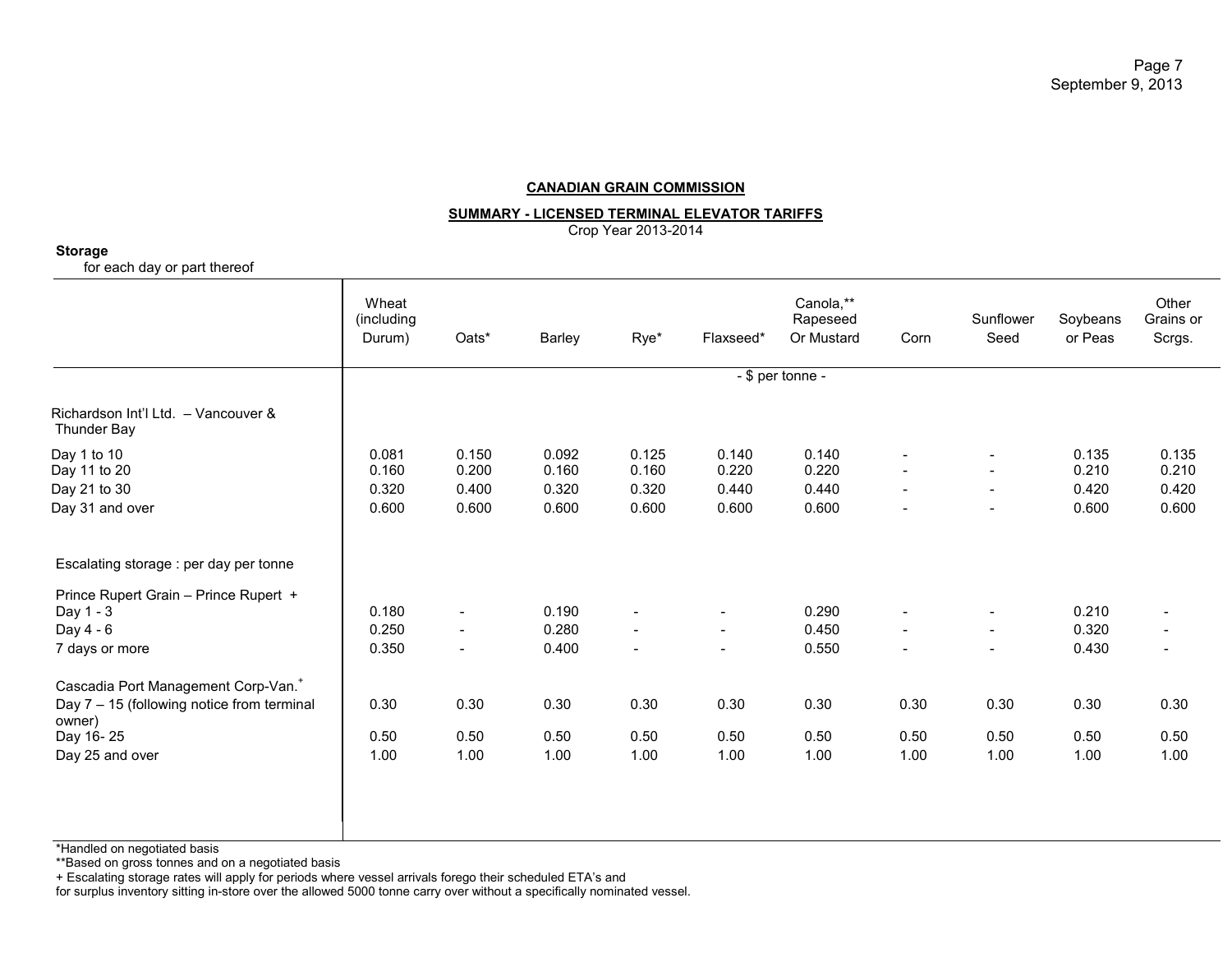## **SUMMARY - LICENSED TERMINAL ELEVATOR TARIFFS**

Crop Year 2013-2014

## **Special Services**

Cleaning - for removal of dockage \*

|                                                                                   | Wheat<br>(including<br>durum) | Oats                     | Barley                   | Rye          | Flaxseed           | Canola,<br>Rapeseed<br>Or Mustard | Corn                     | Sunflower<br>Seed        | Soybeans<br>or Peas      | Other<br>Grains or<br>Scrgs. |  |
|-----------------------------------------------------------------------------------|-------------------------------|--------------------------|--------------------------|--------------|--------------------|-----------------------------------|--------------------------|--------------------------|--------------------------|------------------------------|--|
|                                                                                   |                               | $-$ \$ per tonne $-$     |                          |              |                    |                                   |                          |                          |                          |                              |  |
| Alliance Grain Terminal Ltd.                                                      | $5.72**$                      | 7.91                     | 9.31                     | 5.58         | $12.00+$           | 7.70                              |                          |                          | 9.87                     | 7.98                         |  |
| Cascadia Port Management Corp-Van.                                                | 5.72                          | 8.22                     | $9.31^{1/2}$             | 6.76         | $13.00+$           | 8.42                              | $\overline{\phantom{a}}$ |                          | 10.40                    | 10.40                        |  |
| Cargill Limited - Thunder Bay                                                     | 5.35                          | 7.22                     | 8.66                     | 5.00         | $8.00+$            | 7.44                              | 5.75                     | 15.45                    | 10.00                    | 10.00                        |  |
| Cargill Limited - Vancouver                                                       | 5.85                          | 7.75                     | $9.39++$                 | 5.47         | $12.42+$           | 8.10                              | $\overline{\phantom{a}}$ |                          | 9.68                     | 9.50                         |  |
| Hudson Bay Port Co. - Churchill                                                   | 5.50                          | $\overline{\phantom{0}}$ | $\overline{\phantom{a}}$ | $\sim$       | $\sim$             | 6.75                              | $\overline{\phantom{a}}$ | $\overline{\phantom{a}}$ | $\overline{\phantom{a}}$ | $\overline{\phantom{a}}$     |  |
| Mission Terminal Inc.                                                             | 5.35                          | 6.74                     | 5.47                     | 5.35         | 7.06               | 7.06                              | 4.98                     | 14.08                    | 6.10                     | 7.06                         |  |
| Pacific Elevators - Vancouver                                                     | 5.72                          | 8.22                     | 9.31                     | 6.76         | $13.00+$           | 8.42                              | $\overline{\phantom{a}}$ |                          | 10.40                    | 10.40                        |  |
| Parrish & Heimbecker - Thunder Bay                                                | 5.35                          | 8.50                     | 8.75                     | 4.90         | 8.50               | 8.50                              | 8.50                     | 15.90                    | 8.50                     | 8.50                         |  |
| Prince Rupert Grain - Prince Rupert                                               | 5.50                          | 7.25                     | $9.00++$                 | 4.75         | $\blacksquare$     | $\overline{\phantom{a}}$          | $\overline{\phantom{a}}$ |                          |                          | $\overline{\phantom{a}}$     |  |
| Richardson Int'l Ltd. - Thunder Bay                                               | 5.80                          | 6.70                     | 9.00                     | 5.00         | 9.60               | 6.85                              | $\overline{\phantom{a}}$ | $\overline{\phantom{a}}$ | 10.00                    | 10.00                        |  |
| Richardson Int'l Ltd. - Vancouver<br>Superior Elevator ULC - Thunder Bay          | 5.80<br>5.35                  | 6.70<br>7.22             | $9.00++$<br>8.66         | 5.00<br>5.00 | 9.60<br>$8.00^{+}$ | 8.10<br>7.44                      | 5.75                     | 15.45                    | 10.00<br>10.00           | 10.00<br>10.00               |  |
| Viterra Inc. - Thunder Bay ***                                                    | 5.70                          | 9.15                     | 9.25                     | 6.70         | $12.90+$           | 8.35                              | $\overline{\phantom{a}}$ | $\overline{\phantom{a}}$ | 10.30                    | 10.30                        |  |
| Western Grain By-Products Storage Ltd.                                            | 10.00                         | 10.00                    | 10.00                    | 10.00        | 12.00              | 10.00                             | 10.00                    | $\overline{\phantom{a}}$ | 10.00                    | 10.00                        |  |
| *** Further processing of commercially clean<br>grain to achieve export standards | 8.25                          | 10.75                    | 10.80                    | 9.30         | 15.45              | 10.95                             |                          |                          | 12.90                    | 12.90                        |  |

\*Calculated on the total weight received

\*\* Durum wheat – Alliance Grain - \$5.77

+Dockage levels in excess of 8%; will be cleaned to maximum 8% dockage

++All barley shipped to these Terminals destined for commercially clean export, will be cleaned by the Terminal regardless of dockage % at unload and billed out accordingly.<br><sup>1/</sup> Feed and Malt Barley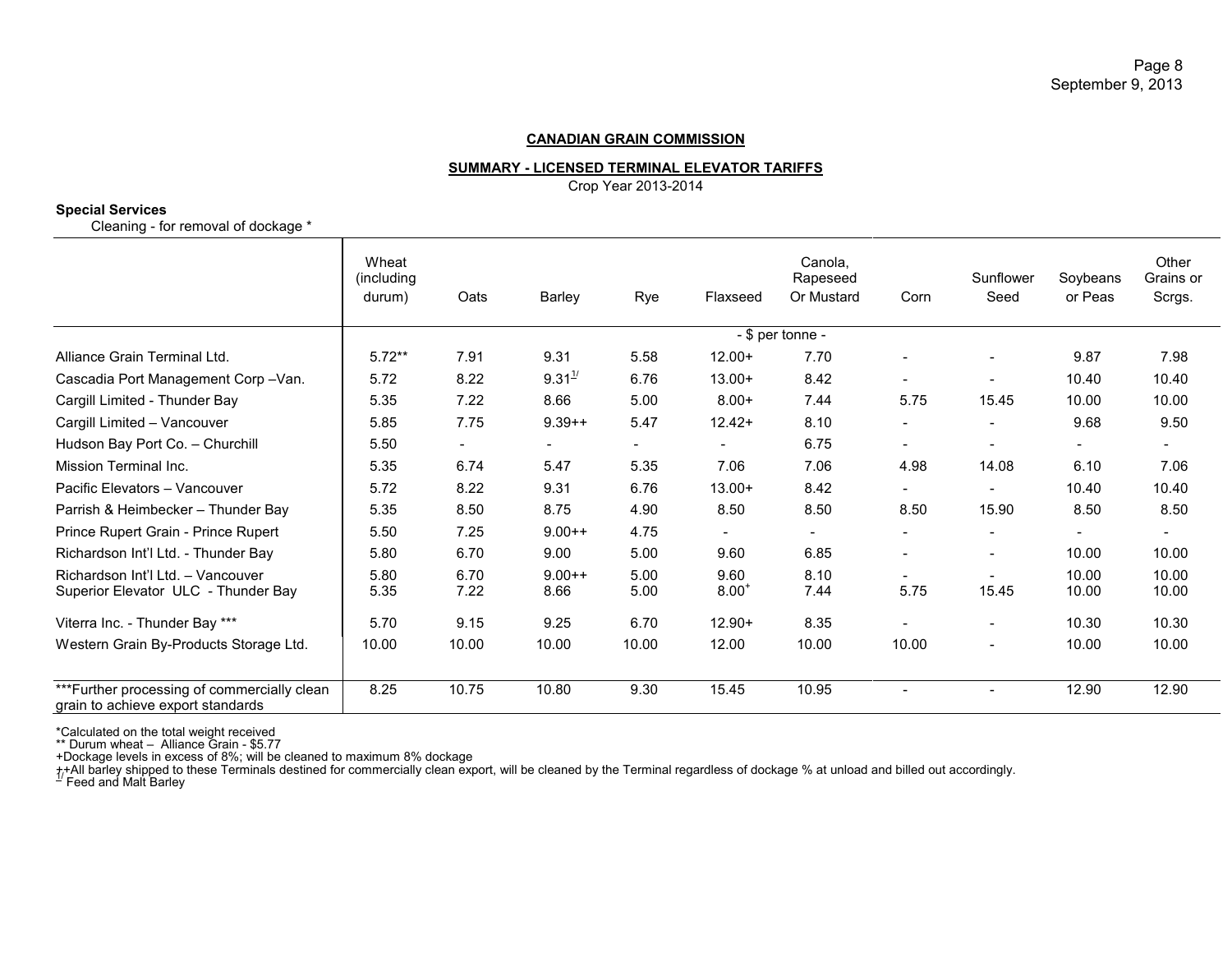#### **SUMMARY - LICENSED TERMINAL ELEVATOR TARIFFS**

Crop Year 2013-2014

| <b>Special Services</b>                 |                                                                                                                                                                     |                                                                                                                   |                                                                                                  |                                                                                                         |
|-----------------------------------------|---------------------------------------------------------------------------------------------------------------------------------------------------------------------|-------------------------------------------------------------------------------------------------------------------|--------------------------------------------------------------------------------------------------|---------------------------------------------------------------------------------------------------------|
|                                         | Cleaning/Nettoyage - for<br>removal of other grain in<br>dockage (machine separation<br>cars) in addition to charges, if<br>any, under paragraph (a), all<br>grains | Special Machine Separations/<br>Separations of mixed grains or<br>straight grains to improve<br>grade, all grains | Further processing of<br>commercially clean grain to<br>achieve export standards - all<br>grains | Additional charge for blending<br>of protein levels in grains to<br>complete a shipment - all<br>grains |
|                                         |                                                                                                                                                                     | - \$ per tonne -                                                                                                  |                                                                                                  |                                                                                                         |
| Alliance Grain Terminal Ltd.            | 7.28                                                                                                                                                                | 7.28                                                                                                              | $++$                                                                                             |                                                                                                         |
| Cascadia Port Management Corp-Van.      | 7.28                                                                                                                                                                | 7.28                                                                                                              | ***                                                                                              |                                                                                                         |
| Cargill Limited - Thunder Bay           | 7.00                                                                                                                                                                | 7.00                                                                                                              | $+$                                                                                              | 0.70                                                                                                    |
| Cargill Limited - Vancouver             | 7.14                                                                                                                                                                | 7.14                                                                                                              | $^{+++}$                                                                                         | 0.72                                                                                                    |
| Hudson Bay Port Co. - Churchill         | 7.00                                                                                                                                                                | 7.00                                                                                                              |                                                                                                  | 0.70                                                                                                    |
| Mission Terminal Inc.                   | $\star$                                                                                                                                                             |                                                                                                                   |                                                                                                  |                                                                                                         |
| Pacific Elevators - Van.                | 7.28                                                                                                                                                                | 7.28                                                                                                              | $***$                                                                                            |                                                                                                         |
| Parrish & Heimbecker - Thunder Bay      | 4.90                                                                                                                                                                | 4.90                                                                                                              |                                                                                                  |                                                                                                         |
| Prince Rupert Grain                     | 5.15                                                                                                                                                                |                                                                                                                   | $\star$                                                                                          | $***$                                                                                                   |
| Richardson Int'l Ltd.-Thunder Bay& Van. | 6.10                                                                                                                                                                |                                                                                                                   | ***                                                                                              |                                                                                                         |
| Superior Elevator ULC - Thunder Bay     | 7.00                                                                                                                                                                | 7.00                                                                                                              | ÷                                                                                                |                                                                                                         |
| Viterra Inc. - Thunder Bay              | 7.25                                                                                                                                                                | 7.25                                                                                                              | $(See$ pg. $8)$                                                                                  |                                                                                                         |
| Western Grain By-Products Storage Ltd.  | 5.00                                                                                                                                                                | 10.00                                                                                                             |                                                                                                  |                                                                                                         |

\* Same as cleaning rates on page 8<br>\*\* All cargo requiring blending of multiple grades, grains will be assessed a charge over the whole cargo of \$0.74/tonne<br>\*\*\*Same as cleaning rates on page 8 plus \$2.60<br>\*\*\*\*Durum wheat \$7.

+Same as cleaning rates on page 8 plus \$2.50

++Same as cleaning rates on page 8 plus \$2.87

+++Same as cleaning rates on page 8 plus \$2.58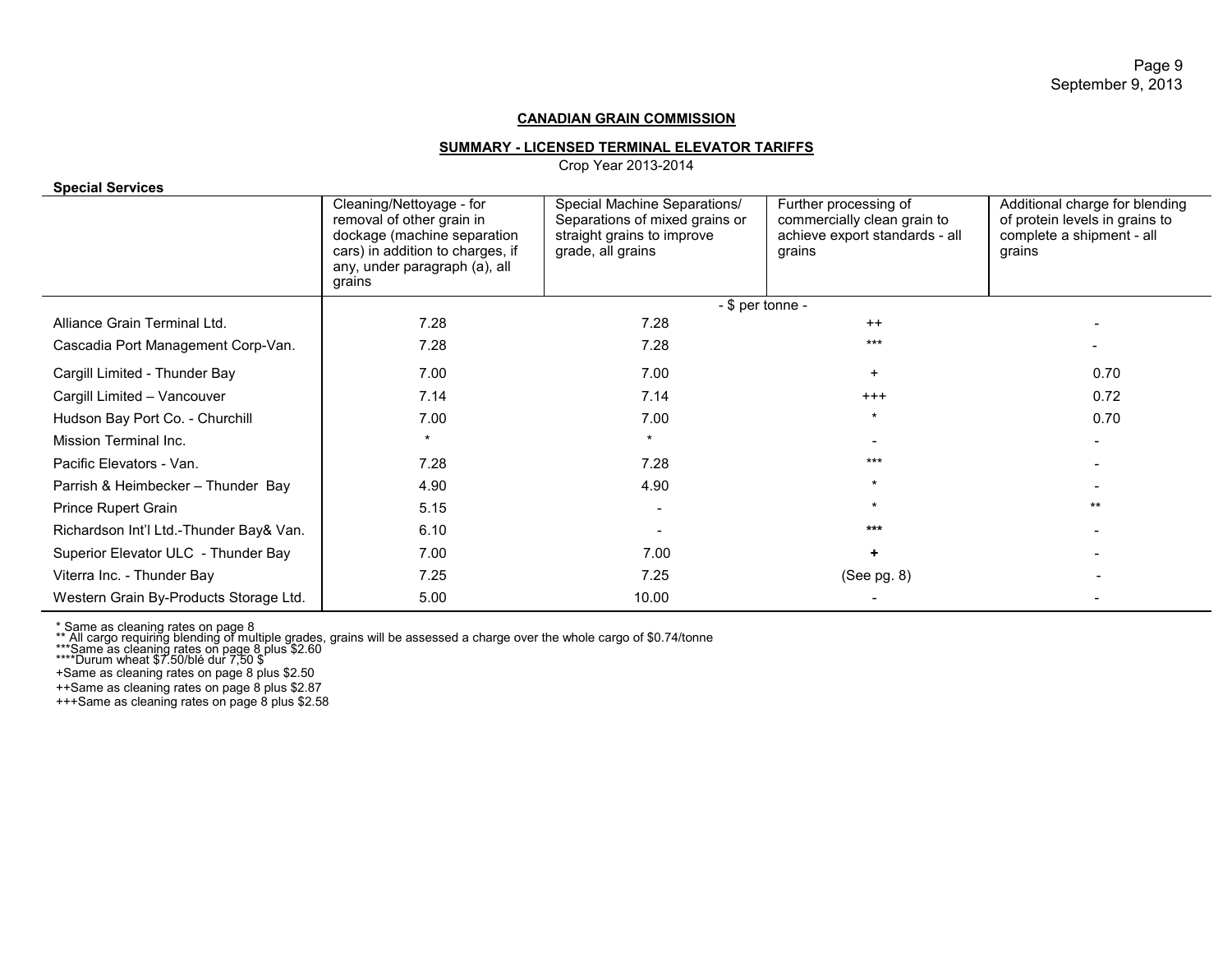#### **SUMMARY - LICENSED TERMINAL ELEVATOR TARIFFS**

Crop Year 2013-2014

| Special Services Blending & Segregation  |                                                                                                                                                                                                                                                                                                     |                                                                                                                                                                                                                |
|------------------------------------------|-----------------------------------------------------------------------------------------------------------------------------------------------------------------------------------------------------------------------------------------------------------------------------------------------------|----------------------------------------------------------------------------------------------------------------------------------------------------------------------------------------------------------------|
|                                          | Additional charge for the uniform blending of one or more<br>grains, grades of grain, protein levels, varieties within a<br>grade, and specially segregated products to be done at time<br>of shipment as ordered by the shipper of grain, basis the<br>gross tonnes of the entire blended shipment | Special selection and segregation within a grade basis<br>degrading factors (such as: i.e. fusarium levels, ergot, hard<br>vitreous kernels, sprouted) or other factors requested by the<br>owner of the grain |
|                                          | $-$ \$ per tonne $-$                                                                                                                                                                                                                                                                                |                                                                                                                                                                                                                |
| Alliance Grain Terminal Ltd.             | 0.72                                                                                                                                                                                                                                                                                                | 2.87                                                                                                                                                                                                           |
| Cargill Limited - Vancouver              | 0.73                                                                                                                                                                                                                                                                                                | 2.86                                                                                                                                                                                                           |
| Cargill Limited - Thunder Bay            | 0.70                                                                                                                                                                                                                                                                                                | 2.70                                                                                                                                                                                                           |
| Cascadia Port Management Corp - Van.     | 0.50                                                                                                                                                                                                                                                                                                | 3.50                                                                                                                                                                                                           |
| Hudson Bay Port Co. - Churchill          | 0.70                                                                                                                                                                                                                                                                                                | 2.75                                                                                                                                                                                                           |
| Mission Terminal Inc.                    | 0.60                                                                                                                                                                                                                                                                                                | 2.50                                                                                                                                                                                                           |
| Pacific Elevators Ltd.                   | 0.50                                                                                                                                                                                                                                                                                                | 3.50                                                                                                                                                                                                           |
| Parrish & Heimbecker - Thunder Bay       | 0.73                                                                                                                                                                                                                                                                                                | 2.83                                                                                                                                                                                                           |
| Prince Rupert Grain - Prince Rupert      | $\sim$                                                                                                                                                                                                                                                                                              | 2.50                                                                                                                                                                                                           |
| Richardson Int'l Ltd.-Thunder Bay & Van. | 0.66                                                                                                                                                                                                                                                                                                | 2.50                                                                                                                                                                                                           |
| Superior Elevator ULC - Thunder Bay      | 0.70                                                                                                                                                                                                                                                                                                | 2.70                                                                                                                                                                                                           |
| Viterra Inc. - Thunder Bay               | 0.50                                                                                                                                                                                                                                                                                                | 3.50                                                                                                                                                                                                           |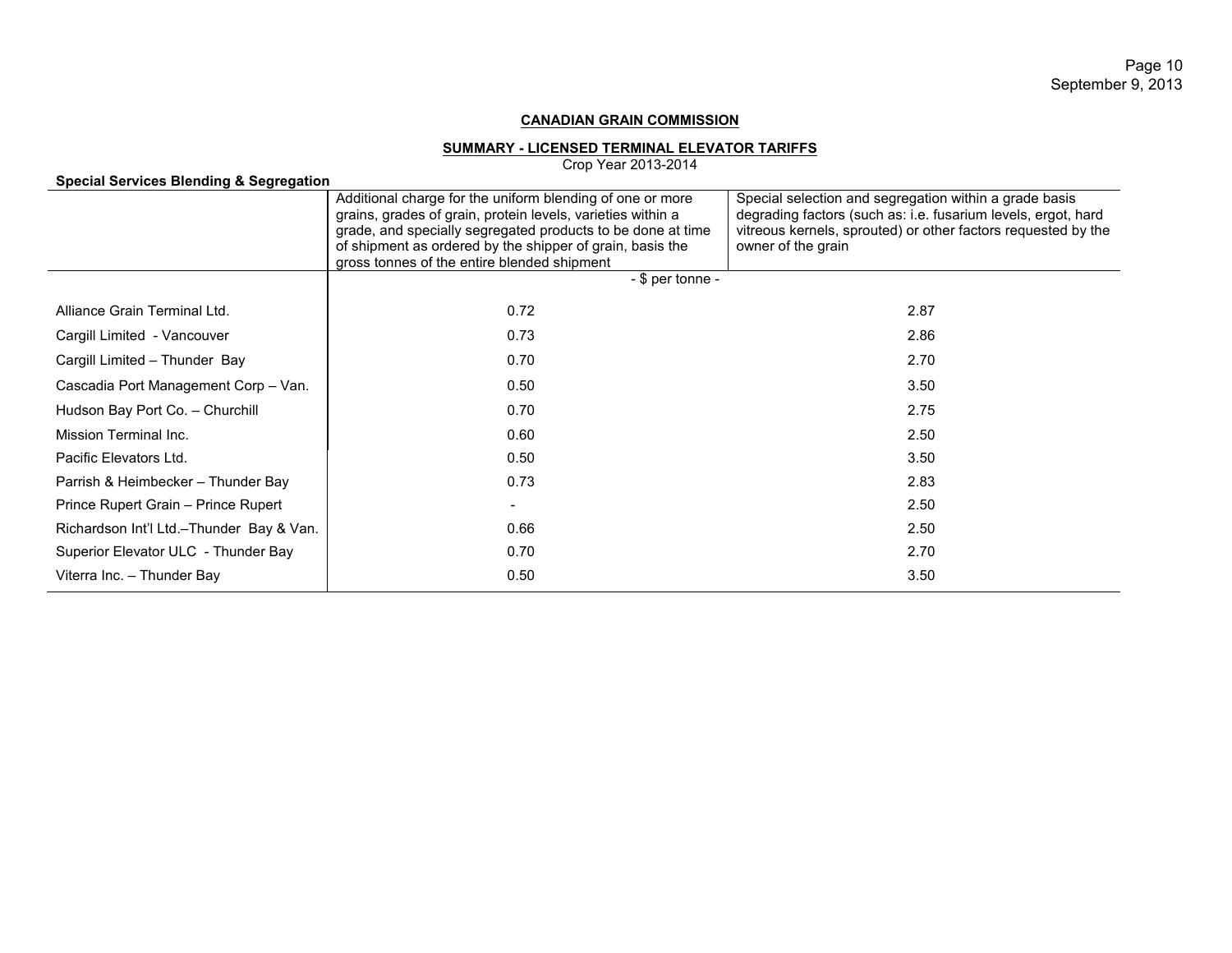# Page 11 September 9, 2013

## **CANADIAN GRAIN COMMISSION**

## **SUMMARY - LICENSED TERMINAL ELEVATOR TARIFFS**

Crop Year 2013-2014

| <b>Special Services</b>             |                                                                                                                                                                                |                                                                                                                                                                                                                                                                                             |  |  |  |  |
|-------------------------------------|--------------------------------------------------------------------------------------------------------------------------------------------------------------------------------|---------------------------------------------------------------------------------------------------------------------------------------------------------------------------------------------------------------------------------------------------------------------------------------------|--|--|--|--|
|                                     | Special selection and segregation of grain by<br>specifications - all grains - (such as: i.e. varietal<br>identification or other factors requested by the ow<br>of the grain. | Elevation surcharge when special protocols are required dur<br>unloading and sampling of railcars, and/or during the loading<br>sampling of export and domestic cargoes or where party ord<br>grain to be loaded to a vessel requires grade certification on<br>incremental analysis basis. |  |  |  |  |
|                                     | $-$ \$ per tonne $-$                                                                                                                                                           |                                                                                                                                                                                                                                                                                             |  |  |  |  |
| Alliance Grain Terminal Ltd.        |                                                                                                                                                                                | 3.44                                                                                                                                                                                                                                                                                        |  |  |  |  |
| Cargill Limited - Thunder Bay       |                                                                                                                                                                                | 3.20                                                                                                                                                                                                                                                                                        |  |  |  |  |
| Cargill Limited - Vancouver         | 3.40                                                                                                                                                                           | 4.33                                                                                                                                                                                                                                                                                        |  |  |  |  |
| Cascadia Port Mgmt. Corp-Van.       | 3.50                                                                                                                                                                           | $3.43*$                                                                                                                                                                                                                                                                                     |  |  |  |  |
| Hudson Bay Port Co. - Churchill     |                                                                                                                                                                                | 4.50                                                                                                                                                                                                                                                                                        |  |  |  |  |
| Mission Terminal Inc.               |                                                                                                                                                                                | 3.50                                                                                                                                                                                                                                                                                        |  |  |  |  |
| Pacific Elevators - Vancouver       | 3.50                                                                                                                                                                           | 3.43                                                                                                                                                                                                                                                                                        |  |  |  |  |
| Parrish & Heimbecker - T. Bay       |                                                                                                                                                                                | 4.24                                                                                                                                                                                                                                                                                        |  |  |  |  |
| Prince Rupert Grain - Prince Rupert |                                                                                                                                                                                | 3.00                                                                                                                                                                                                                                                                                        |  |  |  |  |
| Richardson Int'l Ltd. - Thunder Bay |                                                                                                                                                                                | 3.00                                                                                                                                                                                                                                                                                        |  |  |  |  |
| Vancouver                           |                                                                                                                                                                                | 4.00                                                                                                                                                                                                                                                                                        |  |  |  |  |
| Superior Elevator ULC-T. Bay        |                                                                                                                                                                                | 3.20                                                                                                                                                                                                                                                                                        |  |  |  |  |
| Viterra Inc. - Thunder Bay          | 3.50                                                                                                                                                                           | 3.40                                                                                                                                                                                                                                                                                        |  |  |  |  |
| Western Grain By-Prod. Storage Ltc  | 3.00                                                                                                                                                                           | 3.00                                                                                                                                                                                                                                                                                        |  |  |  |  |

\* grain to be loaded to a vessel requiring grade certification on an incremental analysis basis = \$4.00/tonne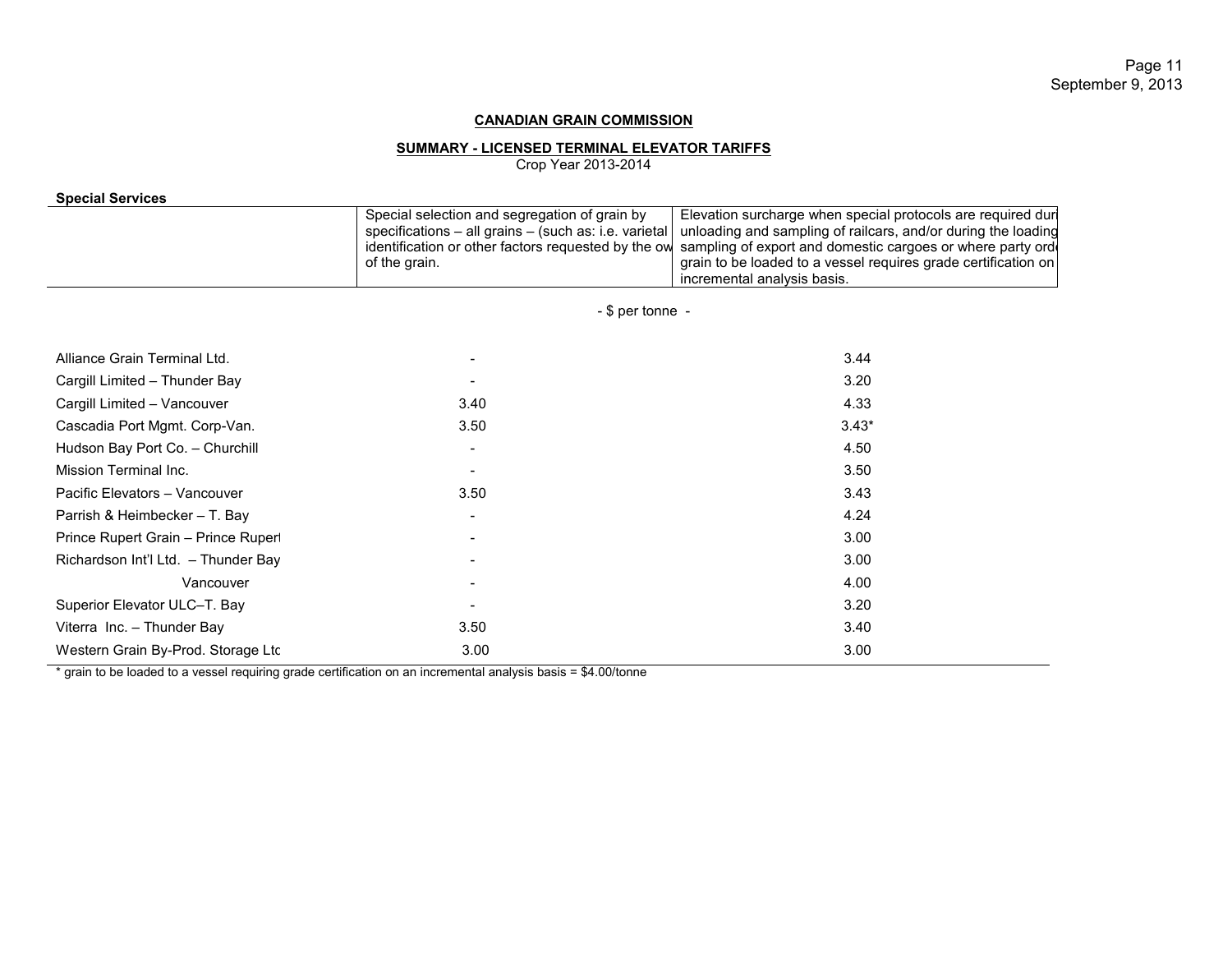**SUMMARY - LICENSED TERMINAL ELEVATOR TARIFFS**

Crop Year 2013-2014

#### **Special Services**

Drying - Tough \*

|                                            | Wheat<br>(including)<br>durum) | Oats                     | Barley                   | Rye                      | Flaxseed                 | Canola,<br>Rapeseed<br>or Mustard | Corn                     | Sunflower<br>Seed        | Soybeans<br>or Peas      | Other<br>Grains or<br>Scrgs. |
|--------------------------------------------|--------------------------------|--------------------------|--------------------------|--------------------------|--------------------------|-----------------------------------|--------------------------|--------------------------|--------------------------|------------------------------|
|                                            | - \$ per tonne -               |                          |                          |                          |                          |                                   |                          |                          |                          |                              |
| Alliance Grain Terminal Ltd.               | 17.22                          | 27.07                    | 20.93                    | 17.22                    | 27.07                    | 27.07                             | $\blacksquare$           |                          | 24.65                    | 24.65                        |
| Cascadia Port Management Corp - Van. +     | 15.34                          | 25.44                    | 19.11                    | 16.16                    | 24.35                    | 24.35                             |                          |                          | 20.58                    |                              |
| Cargill Limited - Thunder Bay              | 15.35                          | 24.14                    | 18.63                    | 15.35                    | 24.14                    | 24.14                             | 21.66                    | 47.67                    | 19.64                    | 21.92                        |
| Cargill Limited - Vancouver                | 16.00                          | 26.00                    | 20.00                    | 16.00                    | 25.00                    | 25.00                             | $\overline{\phantom{0}}$ | $\overline{\phantom{a}}$ | 22.00                    |                              |
| Hudson Bay Port Co. - Churchill            | $\blacksquare$                 | $\overline{\phantom{a}}$ | $\overline{\phantom{a}}$ | $\overline{\phantom{a}}$ | $\overline{\phantom{a}}$ | $\blacksquare$                    | $\blacksquare$           | $\overline{\phantom{a}}$ | $\overline{\phantom{a}}$ | $\overline{\phantom{a}}$     |
| Mission Terminal Inc.                      | 13.25                          | 18.96                    | 14.75                    | 12.75                    | 18.25                    | 18.50                             | 19.60                    | 39.05                    | 15.70                    | 18.95                        |
| Pacific Elevators - Vancouver +            | 15.34                          | 25.44                    | 19.11                    | 16.16                    | 24.35                    | 24.35                             |                          |                          | 20.58                    |                              |
| Parrish & Heimbecker - Thunder Bay         | 14.85                          | 18.30                    | 13.84                    | 11.72                    | 17.56                    | 17.82                             | 18.99                    | 39.62                    | 14.85                    | 18.30                        |
| Prince Rupert Grain - Prince Rupert        | 15.20                          | 23.45                    | 18.30                    | 15.00                    | 29.05                    | $\blacksquare$                    | $\overline{\phantom{0}}$ |                          |                          |                              |
| Richardson Int'l Ltd. - Thunder Bay & Van. | 14.00                          | 22.00                    | 17.00                    | 14.00                    | 22.00                    | 22.00                             |                          |                          | 18.00                    | $***$                        |
| Superior Elevator ULC- Thunder Bay         | 15.35                          | 24.14                    | 18.63                    | 15.35                    | 24.14                    | 24.14                             | 21.66                    | 47.67                    | 19.64                    | 21.92                        |
| Viterra Inc. - Thunder Bay +               | 15.25                          | 23.55                    | 18.30                    | 14.90                    | 23.25                    | 23.25                             | $\overline{\phantom{0}}$ |                          | 18.95                    | 20.55                        |

\*Calculated on the total weight received

\*\*Tariff rate to be negotiated

+Plus fuel surcharge to be determined at time of drying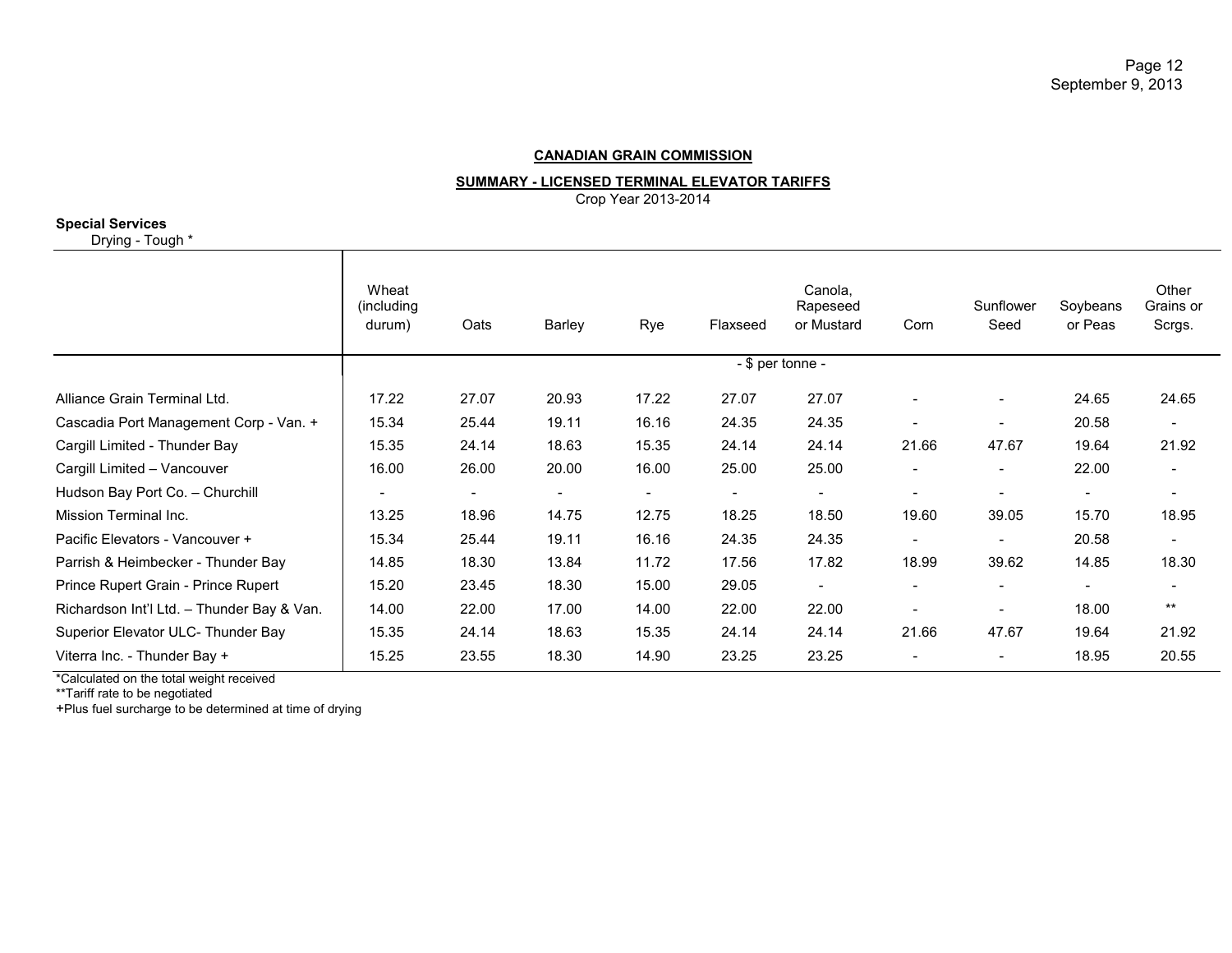#### **SUMMARY - LICENSED TERMINAL ELEVATOR TARIFFS**

Crop Year 2013-2014

#### **Special Services**

Drying - Damp, Moist & Wet \*

|                                                                                                                                                                                                                                           | Wheat<br>(including)<br>durum) | Oats                     | Barley                   | Rye   | Flaxseed                  | Canola,<br>Rapeseed<br>or Mustard | Corn                     | Sunflower<br>Seed | Soybeans<br>or Peas      | Other<br>Grains or<br>Scrgs. |
|-------------------------------------------------------------------------------------------------------------------------------------------------------------------------------------------------------------------------------------------|--------------------------------|--------------------------|--------------------------|-------|---------------------------|-----------------------------------|--------------------------|-------------------|--------------------------|------------------------------|
| Alliance Grain Terminal Ltd. <sup>17</sup>                                                                                                                                                                                                | $23.41^{3/2}$                  | $36.92^{3/2}$            | 27.69 $\frac{3}{2}$      | 24.65 | - \$ per tonne -<br>35.69 | $35.69$ $3/$                      |                          |                   | 29.51                    | 33.22                        |
|                                                                                                                                                                                                                                           |                                |                          |                          |       |                           |                                   |                          |                   |                          |                              |
| Cascadia Port Management Corp - Van. $+^{1/5/2}$                                                                                                                                                                                          | 19.98 $^{2/}$                  | $31.89^{27}$             | 24.90 $^{2/2}$           | 20.86 | 31.23                     | $32.98$ <sup>2/</sup>             |                          |                   | 26.64                    | $\overline{\phantom{a}}$     |
| Cargill Limited - Thunder Bay $\frac{1}{2}$                                                                                                                                                                                               | 20.81                          | 32.88                    | 24.64                    | 19.85 | 29.69                     | 31.82                             | 28.18                    | 60.30             | 26.31                    | 28.48                        |
| Cargill Limited - Vancouver + $\frac{1}{1}$                                                                                                                                                                                               | $21.00^{27}$                   | $33.00^{27}$             | $25.00^{27}$             | 22.00 | $32.00^{27}$              | 34.00 $^{2/}$                     |                          |                   | 27.00                    | $\overline{\phantom{a}}$     |
| Hudson Bay Port Co. - Churchill                                                                                                                                                                                                           |                                | $\overline{\phantom{a}}$ | $\overline{\phantom{a}}$ | ۰     | ۰                         | $\overline{\phantom{a}}$          | $\overline{\phantom{a}}$ |                   | $\overline{\phantom{a}}$ | $\overline{\phantom{a}}$     |
| Mission Terminal Inc. $\frac{1}{4}$                                                                                                                                                                                                       | 18.70                          | 26.45                    | 21.00                    | 19.40 | 23.55                     | 23.90                             | 25.30                    | 50.55             | 20.25                    | 24.45                        |
| *Calculated on the total weight received<br>**Tariff rate to be negotiated<br>+ Plus fuel surcharge to be determined at time of drying<br>$\frac{1}{1}$ Moisture 17.1 to 20%<br>$\frac{27}{10}$ Moisture in excess of and including 20.1% |                                |                          |                          |       |                           |                                   |                          |                   |                          |                              |
| Cargill Limited - Van.<br>Cascadia Port Mgmt.Corp./Pacific Elevators                                                                                                                                                                      | 25.00<br>26.64                 | 37.00<br>39.31           | 37.00<br>31.89           |       | 36.00                     | 39.00<br>39.91                    |                          |                   |                          |                              |
| $\frac{3}{4}$ Moisture in excess of and including 20.1%<br>$\frac{4}{4}$ Moisture in excess of and including 20.1%                                                                                                                        | 28.31<br>21.50                 | 41.82<br>29.25           | 34.51<br>23.80           | 22.20 | 26.35                     | 38.85<br>26.70                    |                          |                   |                          |                              |
| $\frac{5}{2}$ Natural Drving – wheat= \$3.00/tonne; barley and other cereal commodities=\$2.00/tonne                                                                                                                                      |                                |                          |                          |       |                           |                                   |                          |                   |                          |                              |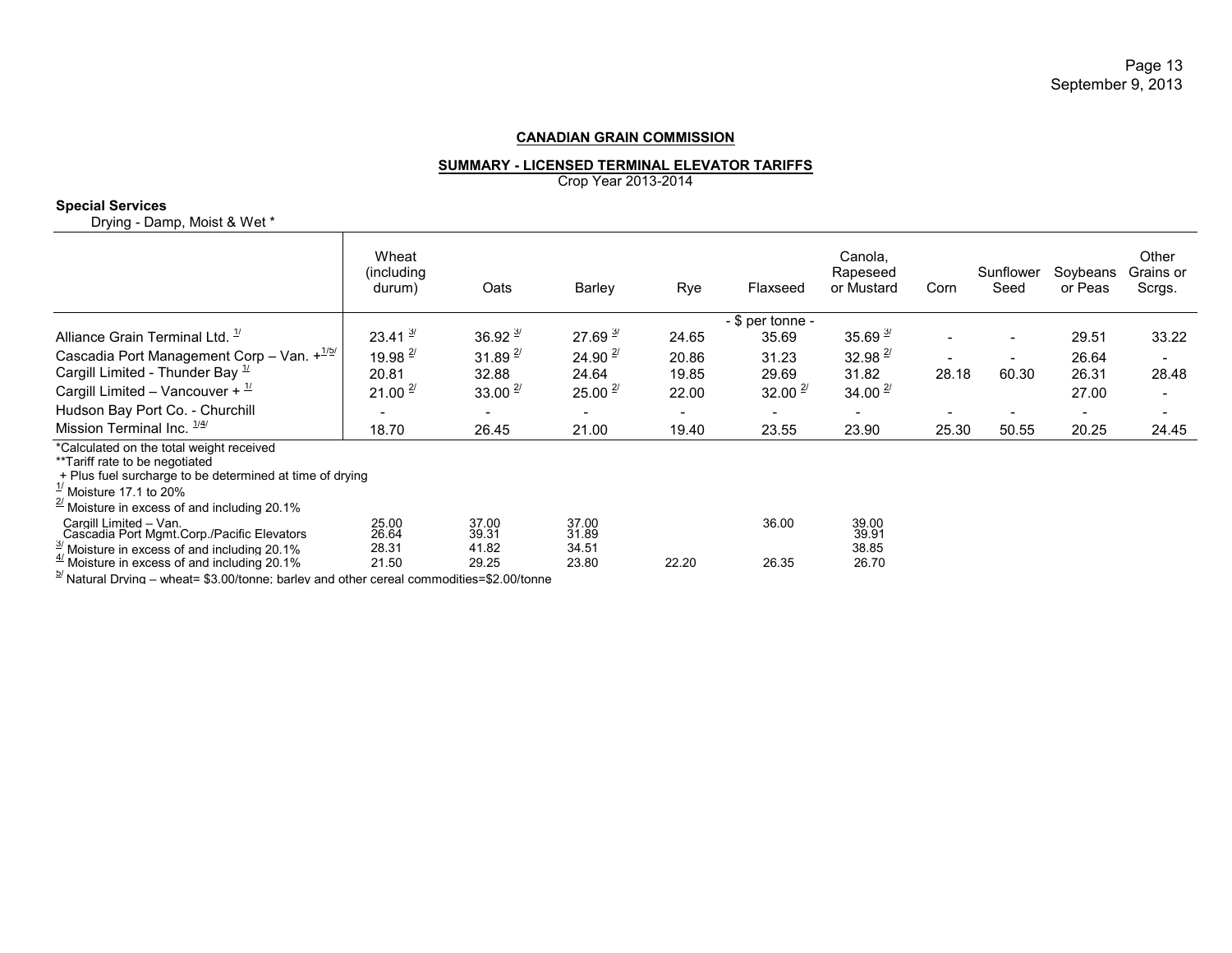#### **SUMMARY - LICENSED TERMINAL ELEVATOR TARIFFS**

Crop Year 2013-2014

## **Special Services**

Drying - Damp, Moist & Wet \*

|                                                                                                                                                                                | Wheat<br>(including<br>durum) | Oats                  | Barley                 | Rye           | Flaxseed              | Canola,<br>Rapeseed<br>or Mustard | Corn           | Seed  | Sunflower Soybeans<br>or Peas | Other<br>Grains<br>or<br>Scrgs. |
|--------------------------------------------------------------------------------------------------------------------------------------------------------------------------------|-------------------------------|-----------------------|------------------------|---------------|-----------------------|-----------------------------------|----------------|-------|-------------------------------|---------------------------------|
|                                                                                                                                                                                |                               |                       |                        |               | - \$ per tonne -      |                                   |                |       |                               |                                 |
| Pacific Elevators - Vancouver $+1$ <sup>1</sup>                                                                                                                                | 19.98 $3/$                    | $31.89^{3/2}$         | $24.90^{3/2}$          | 20.86         | 31.23                 | $32.98$ $\frac{3}{1}$             |                |       | 26.64                         |                                 |
| Parrish & Heimbecker - Thunder Bay <sup>1'</sup>                                                                                                                               | $23.34 \frac{5}{1}$           | $26.52 \frac{57}{1}$  | $21.22^{5/2}$          | 21.22         | 22.87                 | 23.24                             | 24.72          |       | 21.22                         | 23.81                           |
| Prince Rupert Grain - Prince Rupert <sup>1/4/6/</sup>                                                                                                                          | 19.90                         | 30.00                 | 24.85                  | 19.70         | 28.75                 |                                   |                |       |                               |                                 |
| Richardson Int'l Ltd. - Thunder Bay & Van. $\frac{1}{1}$                                                                                                                       | 19.00 $\frac{2}{1}$           | $30.00 \frac{27}{1}$  | $22.50$ $\frac{27}{1}$ | 19.00         | 28.50                 | 29.00                             |                |       | 24.00                         | $***$                           |
| Superior Elevator ULC - Thunder Bay <sup>1/</sup>                                                                                                                              | 20.81                         | 32.88                 | 24.64                  | 19.85         | 29.69                 | 31.82                             | 28.18          | 60.30 | 26.31                         | 28.48                           |
| Viterra Inc. - Thunder Bay $+^{1/2}$                                                                                                                                           | $21.10$ $\frac{7}{1}$         | $32.25$ $\frac{7}{1}$ | $24.60$ $\frac{7}{1}$  | 19.50         | $29.20$ $\frac{7}{1}$ | $31.10$ $\frac{7}{1}$             | $\blacksquare$ |       | 25.45                         | 27.05                           |
| *Calculated on the total weight received<br>**Tariff rate to be negotiated<br>+ Plus fuel surcharge to be determined at time of drying<br>$\frac{1}{1}$ / Moisture 17.1 to 20% |                               |                       |                        |               |                       |                                   |                |       |                               |                                 |
| $^{27}_{\sim}$ Moisture in excess of and including 20.1%<br>Moisture in excess of and including 20.1%                                                                          | 23.04                         | 34.03                 | 27.18                  | 23.00 SWPVan. |                       |                                   |                |       |                               |                                 |
| Cargill Limited - Van.<br>Cascadia Port Mgmt.Corp/Pacific Elevators<br>$\frac{47}{2}$ Drying of "Dry Grain"                                                                    | 24.40<br>26.64                | 36.00<br>39.31        | 29.20<br>31.89         |               |                       | 36.55<br>39.91                    |                |       |                               |                                 |
| To 13.5% and up                                                                                                                                                                | 10.60                         |                       | 13.40<br>18.30         |               |                       |                                   |                |       |                               |                                 |
| To 13.4% and down<br>$\frac{57}{1}$ Moisture in excess of and including 20.1%<br>$6/$ Moisture in excess of and including 20.1%                                                | 15.20<br>26.52<br>23.75       | 30.77                 | 25.46<br>29.10         |               |                       |                                   |                |       |                               |                                 |
| $\frac{1}{2}$ Moisture in excess of and including 20.1%                                                                                                                        | 24.60                         | 36.50                 | 28.15                  |               | 32.45                 | 34.60                             |                |       |                               |                                 |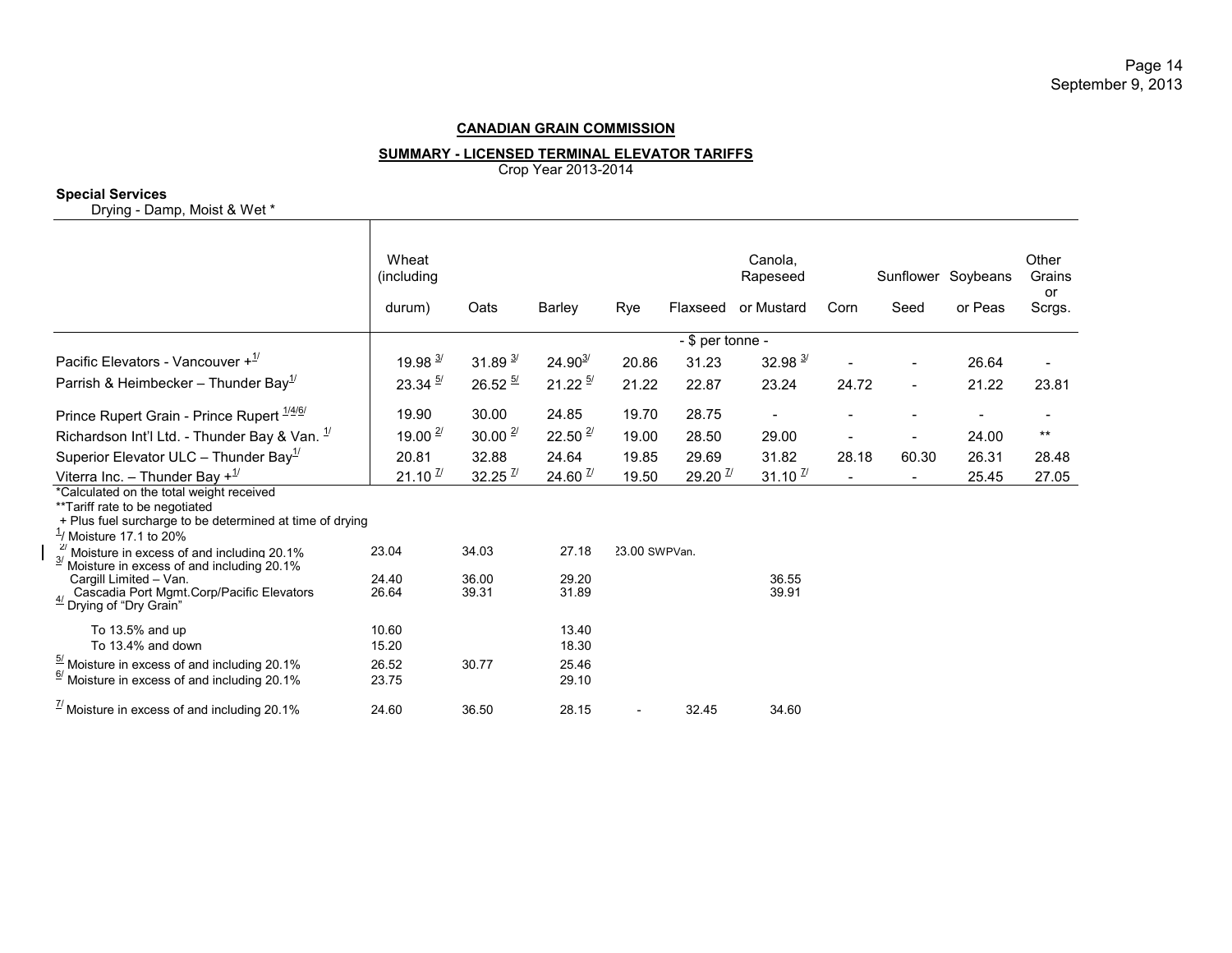#### **SUMMARY - LICENSED TERMINAL ELEVATOR TARIFFS**

Crop Year 2013-2014

#### **Special Services**

|                                                                                                                                                                                                                       | De-stoning, all grains<br>(per tonne)/ | Fumigation, all grains (per<br>tonne plus cost of fumigant) | Additional expense in handling<br>and unloading bulkhead cars<br>(per bulkhead) | Preparing cars for loading<br>(where paper liners are used)<br>(per car, cost of liners plus<br>labour) |
|-----------------------------------------------------------------------------------------------------------------------------------------------------------------------------------------------------------------------|----------------------------------------|-------------------------------------------------------------|---------------------------------------------------------------------------------|---------------------------------------------------------------------------------------------------------|
| Alliance Grain Terminal Ltd.                                                                                                                                                                                          | 9.82                                   | $6.76***$                                                   | 260.10                                                                          |                                                                                                         |
| Cascadia Port Management Corp - Van.                                                                                                                                                                                  | 8.74                                   | $7.64++$                                                    | 260.00                                                                          |                                                                                                         |
| Cargill Limited - Thunder Bay                                                                                                                                                                                         | 8.50                                   | 6.70                                                        | 200.00                                                                          |                                                                                                         |
| Cargill Limited - Vancouver                                                                                                                                                                                           | 8.50                                   | $7.50*$                                                     | 250.00                                                                          | 31.08                                                                                                   |
| Hudson Bay Port Co. - Churchill                                                                                                                                                                                       | 8.50                                   | $7.50**$                                                    | 250.00                                                                          |                                                                                                         |
| Mission Terminal Inc.                                                                                                                                                                                                 | 6.80                                   | $7.80*$                                                     | 16.00                                                                           | 30.00                                                                                                   |
| Pacific Elevators - Vancouver                                                                                                                                                                                         | 8.74                                   | $7.64++$                                                    | 260.00                                                                          |                                                                                                         |
| Parrish & Heimbecker - Thunder Bay                                                                                                                                                                                    | 7.00                                   | 5.84                                                        |                                                                                 |                                                                                                         |
| Prince Rupert Grain - Prince Rupert <sup>1/</sup>                                                                                                                                                                     |                                        |                                                             | 250.00                                                                          |                                                                                                         |
| Richardson Int'l Ltd. - Thunder Bay & Van.                                                                                                                                                                            | 8.00                                   | $6.00++^{3/2}$                                              | 200.00                                                                          |                                                                                                         |
| Superior Elevator ULC - Thunder Bay                                                                                                                                                                                   | 8.50                                   | 6.70                                                        | 200.00                                                                          |                                                                                                         |
| Viterra Inc. - Thunder Bay                                                                                                                                                                                            | 8.65                                   | $7.60+$                                                     | 257.50                                                                          |                                                                                                         |
| Western Grain By-Products Storage Ltd.                                                                                                                                                                                | 8.00                                   | 2/                                                          | 150.00                                                                          | 100.00 (hopper car)<br>200.00 (box car)                                                                 |
| <sup>1/</sup> Railcars found to be infested at unload will be rejected and returned at shippers expense/For railcars found to have infested other cargoes, all disposition charges will be at the cost of the shipper |                                        |                                                             |                                                                                 |                                                                                                         |

\* Fumigation, all grains without prior notice plus cost of fumigant \$9.60

\*\* Fumigation, all grains without prior notice plus cost of fumigant \$9.00

\*\*\* Fumigation, all grains without prior notice plus cost of fumigant \$8.55

+Fumigation, all grains without prior notice plus cost of fumigant \$9.75

++Fumigation, all grains without prior notice plus cost of fumigant \$8.00

+++Fumigation, all grains without prior notice plus cost of fumigant \$9.83

 $\frac{2}{3}$  Fumigation charges at cost

<sup>2/</sup> Unloading railcars that show evidence of possible fumigation in transit, payable by the shipper, where the shipper failed to provide proper documentation that the railcar was not fumigated in transit -\$600.00/car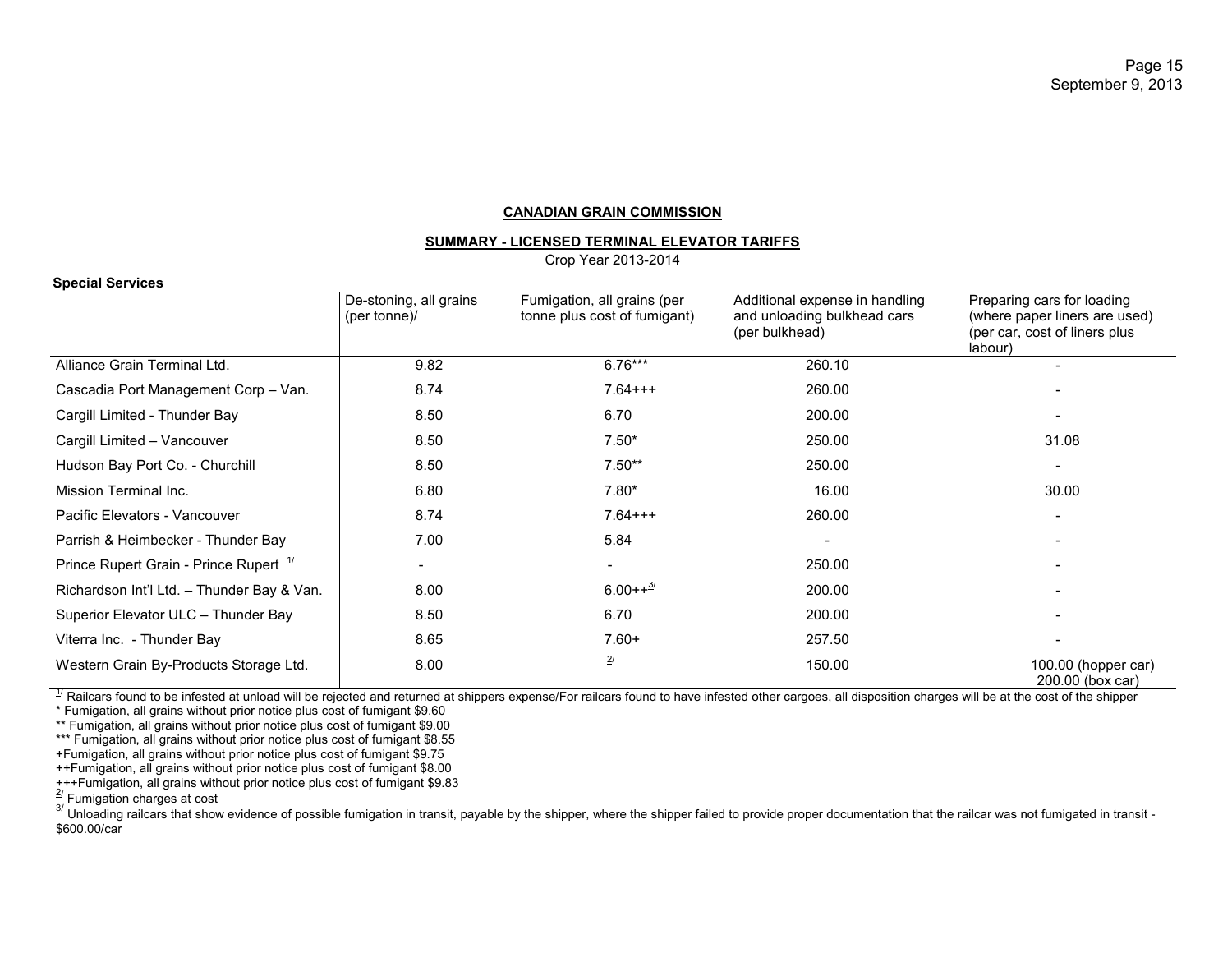# **SUMMARY - LICENSED TERMINAL ELEVATOR TARIFFS**

Crop Year 2013-2014

#### **Special Services**

|                                            | Preservation of identity of specially binned grain (including storage),<br>for each day or part thereof, excluding the day on which the storage<br>period ends, all grains - per tonne of wheat equivalent storage<br>capacity in the special bin (one tonne of wheat equivalent storage<br>capacity is equal to 1.2987 $\mathrm{m}^3$ of storage) | Separate binning of held identity preserved, suspect treated<br>seed, or sample admixture account treated seed grain, for each<br>day or part thereof, excluding the day on which the separate<br>binning ends, all grains (per car) |  |  |  |
|--------------------------------------------|----------------------------------------------------------------------------------------------------------------------------------------------------------------------------------------------------------------------------------------------------------------------------------------------------------------------------------------------------|--------------------------------------------------------------------------------------------------------------------------------------------------------------------------------------------------------------------------------------|--|--|--|
|                                            | - \$ per tonne -                                                                                                                                                                                                                                                                                                                                   |                                                                                                                                                                                                                                      |  |  |  |
| Alliance Grain Terminal Ltd.               | 0.270                                                                                                                                                                                                                                                                                                                                              | 0.96/tonne/day                                                                                                                                                                                                                       |  |  |  |
| Cascadia Port Management Corp-Van.         | 0.220                                                                                                                                                                                                                                                                                                                                              | 0.82/tonne/day                                                                                                                                                                                                                       |  |  |  |
| Cargill Limited - Thunder Bay              | $0.240 +$                                                                                                                                                                                                                                                                                                                                          |                                                                                                                                                                                                                                      |  |  |  |
| Cargill Limited - Vancouver                | $0.240 +$                                                                                                                                                                                                                                                                                                                                          | 0.82/tonne/day                                                                                                                                                                                                                       |  |  |  |
| Hudson Bay Port Co. - Churchill            | 0.250                                                                                                                                                                                                                                                                                                                                              | $0.75$ /tonne                                                                                                                                                                                                                        |  |  |  |
| Mission Terminal Inc.                      | 0.190                                                                                                                                                                                                                                                                                                                                              | 0.38/tonne/day                                                                                                                                                                                                                       |  |  |  |
| Pacific Elevators - Vancouver              | 0.220                                                                                                                                                                                                                                                                                                                                              | 0.82/tonne/day                                                                                                                                                                                                                       |  |  |  |
| Parrish & Heimbecker - Thunder Bay         | 0.220                                                                                                                                                                                                                                                                                                                                              | $0.220$ /tonne                                                                                                                                                                                                                       |  |  |  |
| Prince Rupert Grain - Prince Rupert        | $\star$                                                                                                                                                                                                                                                                                                                                            | 7.80/tonne                                                                                                                                                                                                                           |  |  |  |
| Richardson Int'l Ltd. - Thunder Bay & Van. | 0.180                                                                                                                                                                                                                                                                                                                                              | $0.55$ /tonne/day                                                                                                                                                                                                                    |  |  |  |
| Superior Elevator ULC - Thunder Bay        | $0.240+$                                                                                                                                                                                                                                                                                                                                           |                                                                                                                                                                                                                                      |  |  |  |
| Viterra Inc. - Thunder Bay                 | 0.250                                                                                                                                                                                                                                                                                                                                              | 0.81/tonne/day                                                                                                                                                                                                                       |  |  |  |
| Western Grain By-Products Storage Ltd.     | 0.200                                                                                                                                                                                                                                                                                                                                              | 0.55/tonne/day                                                                                                                                                                                                                       |  |  |  |

\* Negotiated basis only

+ In addition to storage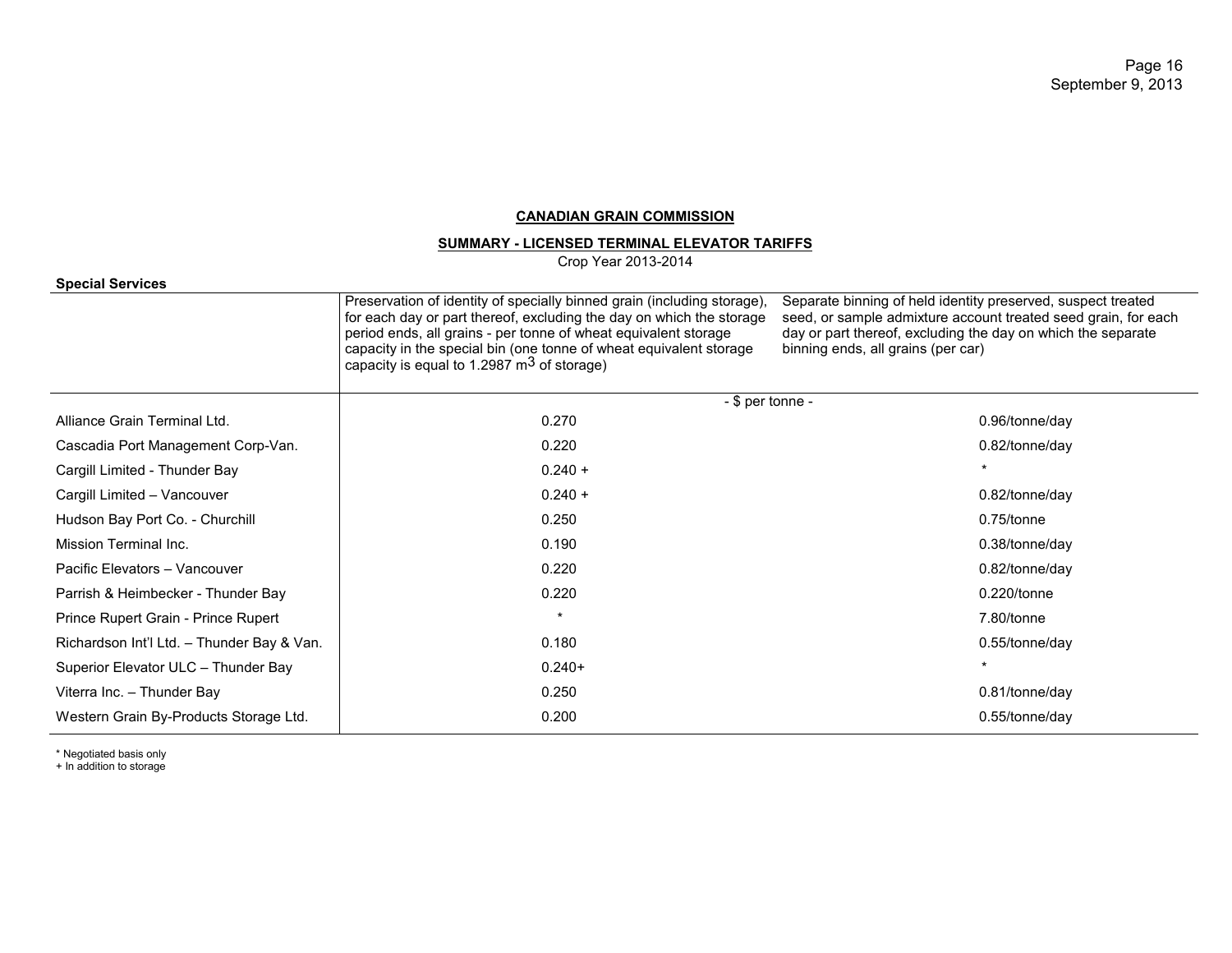# **SUMMARY - LICENSED TERMINAL ELEVATOR TARIFFS**

Crop Year 2013-2014

| <b>Special Services</b>                   |                                                                                                                                        |  |  |  |  |
|-------------------------------------------|----------------------------------------------------------------------------------------------------------------------------------------|--|--|--|--|
|                                           | Documentation for self-administered producer railway cars respecting delivery of grain to the<br>CWB and issuance of payment (per car) |  |  |  |  |
|                                           |                                                                                                                                        |  |  |  |  |
|                                           |                                                                                                                                        |  |  |  |  |
| Alliance Grain Terminal Ltd.              | - \$ per tonne -<br>260.10                                                                                                             |  |  |  |  |
| Cascadia Port Management Corp-Van.        | 260.00                                                                                                                                 |  |  |  |  |
| Cargill Limited - Thunder Bay             | $\overline{\phantom{a}}$                                                                                                               |  |  |  |  |
| Cargill Limited - Vancouver               | 250.00                                                                                                                                 |  |  |  |  |
| Hudson Bay Port Co. - Churchill           | 150.00                                                                                                                                 |  |  |  |  |
| Mission Terminal Inc.                     | 110.00                                                                                                                                 |  |  |  |  |
| Pacific Elevators - Vancouver             | 260.00                                                                                                                                 |  |  |  |  |
| Parrish & Heimbecker - Thunder Bay        | 74.26                                                                                                                                  |  |  |  |  |
| Prince Rupert Grain - Prince Rupert       | $\overline{\phantom{a}}$                                                                                                               |  |  |  |  |
| Richardson Int'l Ltd. - Thunder Bay $1/2$ | 175.00                                                                                                                                 |  |  |  |  |
| Vancouver $\frac{1}{1}$                   | 175.00                                                                                                                                 |  |  |  |  |
| Superior Elevator ULC - Thunder Bay       | $\overline{\phantom{a}}$                                                                                                               |  |  |  |  |
| Viterra Inc. - Thunder Bay                | 257.50                                                                                                                                 |  |  |  |  |

1/ Charge per railcar where the car can not be unloaded when spotted account insufficient information with respect to the consignor, consignee, or contents of the car are found to be different than indicated on the bill of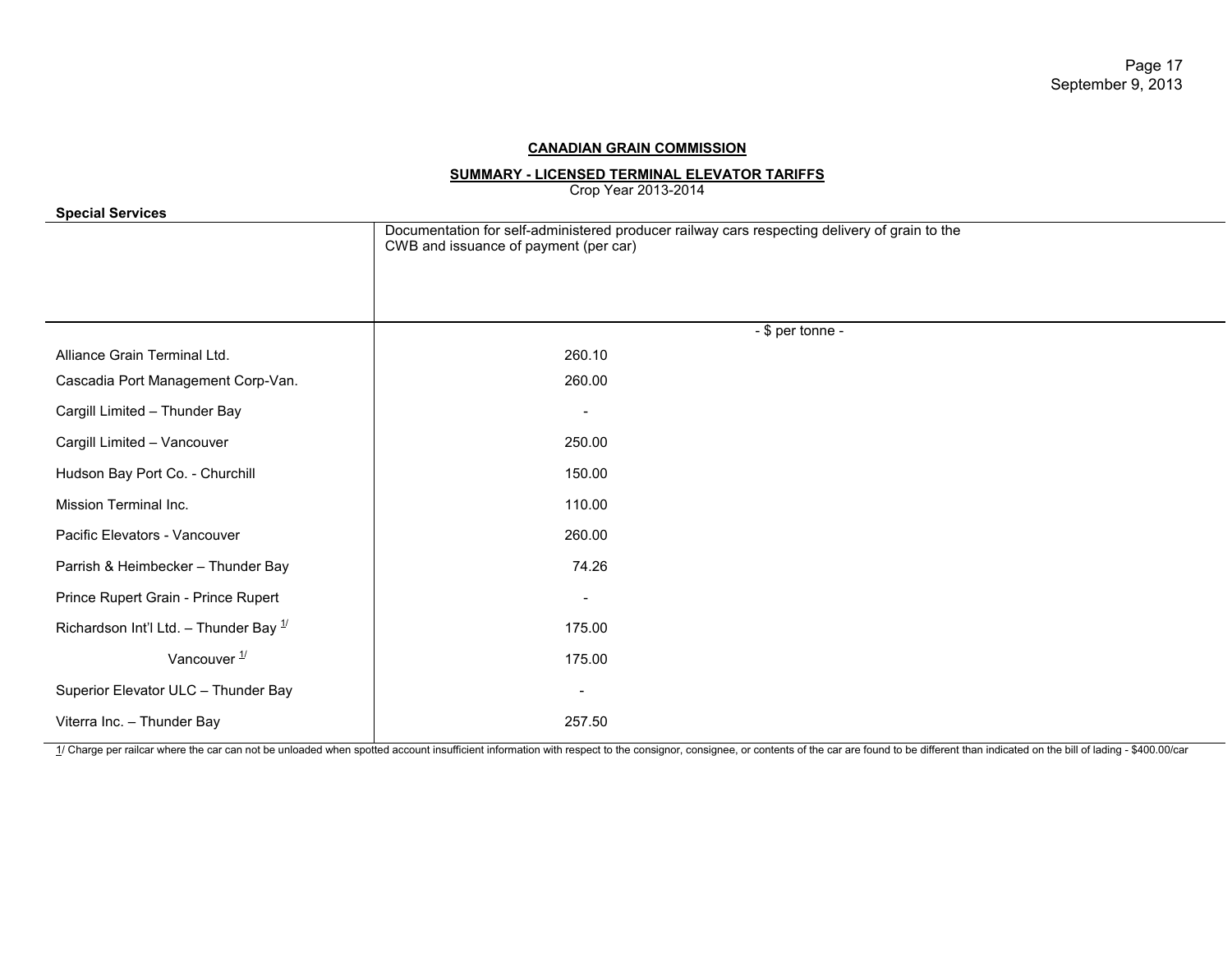## **SUMMARY - LICENSED TERMINAL ELEVATOR TARIFFS**

Crop Year 2013-2014

| <b>Special Services</b>                              |                                                                                                 |                                       |
|------------------------------------------------------|-------------------------------------------------------------------------------------------------|---------------------------------------|
|                                                      | Additional charge for unloading any car that has been previously<br>designated as a suspect car | *Direct Hit Loading (Wheat and Durum) |
|                                                      | $-$ \$ per car $-$                                                                              | - \$ per tonne -                      |
| Alliance Grain Terminal Ltd.                         | 624.24                                                                                          | $\overline{\phantom{a}}$              |
| Cascadia Port Management Corp - Van.                 | 728.00                                                                                          | -                                     |
| Cargill Limited - Thunder Bay                        | $\overline{\phantom{a}}$                                                                        | $\frac{2l}{2}$                        |
| Cargill Limited - Vancouver                          | 625.00                                                                                          |                                       |
| Hudson Bay Port Co. - Churchill                      | 600.00                                                                                          | 6.50                                  |
| Mission Terminal Inc.                                | 600.00                                                                                          |                                       |
| Pacific Elevators - Vancouver                        | 728.00                                                                                          | -                                     |
| Richardson Int'l Ltd. - Thunder Bay & Van.           | $2\prime$                                                                                       | $\overline{2}$                        |
| Viterra Inc. - Thunder Bay                           | 725.00                                                                                          |                                       |
| Western Grain By-Products Storage Ltd. <sup>1/</sup> | 500.00                                                                                          |                                       |

\*Elevation charge for the unloading of a scheduled group of railcars directly to a vessel by the most direct route within the terminal where no official weighing, inspection, terminal cleaning, terminal storage, or other services are required

1/ Bagging - \$.60/per bag<br><sup>2/</sup> Negotiated basis only